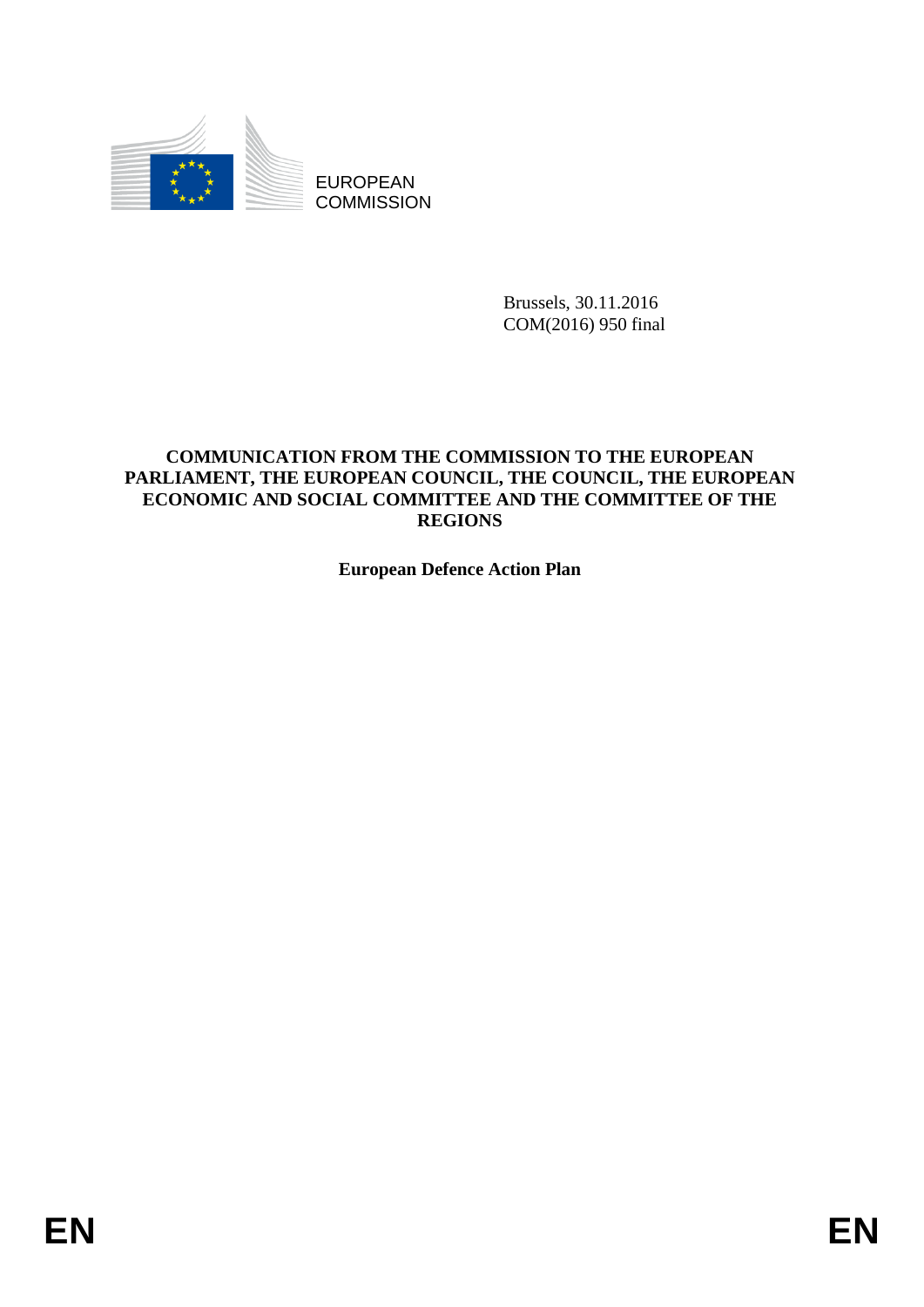# **1. Introduction**

 $\overline{a}$ 

President Juncker stressed in his 2016 State of the Union Speech<sup>1</sup> the need for a Europe that protects, empowers and defends. Taking greater responsibility for their security means that Europeans must invest in the development of key defence capabilities to be able to deter, respond, and protect themselves against external threats. The European Union must demonstrate that it can act as a provider of hard as well as soft security, addressing calls for greater solidarity in security and defence.<sup>2</sup> The Bratislava roadmap,<sup>3</sup> the European Parliament<sup>4</sup> and the Council of the European Union<sup>5</sup> have also recently underlined this priority.

A stronger European defence requires Member States' joint acquisition, development and retention of the full-spectrum of land, air, space and maritime capabilities. The Global Strategy for the European Union's Foreign and Security Policy<sup>6</sup> ("Global Strategy") identifies a number of defence capability priority areas in which Europe needs to invest and develop collaborative approaches: intelligence-surveillance reconnaissance, remotely piloted aircraft systems, satellite communications and autonomous access to space and permanent earth observation; high end military capabilities including strategic enablers, as well as capabilities to ensure cyber and maritime security.

The European defence market suffers from fragmentation and insufficient industrial collaboration. A more efficient use of public money and a stronger industrial base could be achieved by strengthening the Defence Single Market, reducing duplications and improving the competitiveness of the EU defence industry.

# **The need to invest in strategic capabilities**

For Europe to be able to deliver on these capability priorities, it must create the conditions for more defence cooperation to maximise the output and the efficiency of defence spending. This should go hand-in-hand with a strong, competitive and innovative defence industrial base and, to the benefit of the broader economy: investments in the defence sector have a significant economic multiplier effect in terms of creation of spinoffs and technology transfers to other sectors, as well as the creation of jobs.<sup>7</sup>

<sup>&</sup>lt;sup>1</sup> The State of the Union 2016: "Towards a Better Europe – A Europe that Protects, Empowers and Defends", 14 September 2016.

<sup>&</sup>lt;sup>2</sup> On 14 November 2016, the Foreign Affairs Council concluded that the potential of inclusive Permanent Structured Cooperation (PESCO) should be explored. President Juncker called for such an initiative in his Political Guidelines in July 2014. He stated: "even the strongest soft powers cannot make do in the long run without at least some integrated defence capacities. The Treaty of Lisbon provides for the possibility that those Member States who wish to, can pool their defence capabilities in the form of a permanent structured cooperation."

<sup>&</sup>lt;sup>3</sup> Work programme proposed by the President of the European Council, the Presidency of the Council and the President of the Commission at the meeting of the 27 Heads of State or Government on 16 September 2016, [http://www.consilium.europa.eu/en/press/press-releases/2016/09/16-bratislava-declaration-and](http://www.consilium.europa.eu/en/press/press-releases/2016/09/16-bratislava-declaration-and-roadmap)[roadmap](http://www.consilium.europa.eu/en/press/press-releases/2016/09/16-bratislava-declaration-and-roadmap)

European Parliament report on "the European Defence Union" (2016/2052(INI)) adopted on 22 November 2016.

<sup>&</sup>lt;sup>5</sup> Foreign Affairs Council Conclusions, 14.11.2016.

<sup>&</sup>lt;sup>6</sup> See:<https://europa.eu/globalstrategy/en/global-strategy-foreign-and-security-policy-european-union>

<sup>&</sup>lt;sup>7</sup> It is estimated that each euro invested in defence generates a return of 1.6, in particular through skilled employment, research and technology, and exports (See Europe Economics, "The Economic Case for Investing in Europe's Defence Industry", 2013).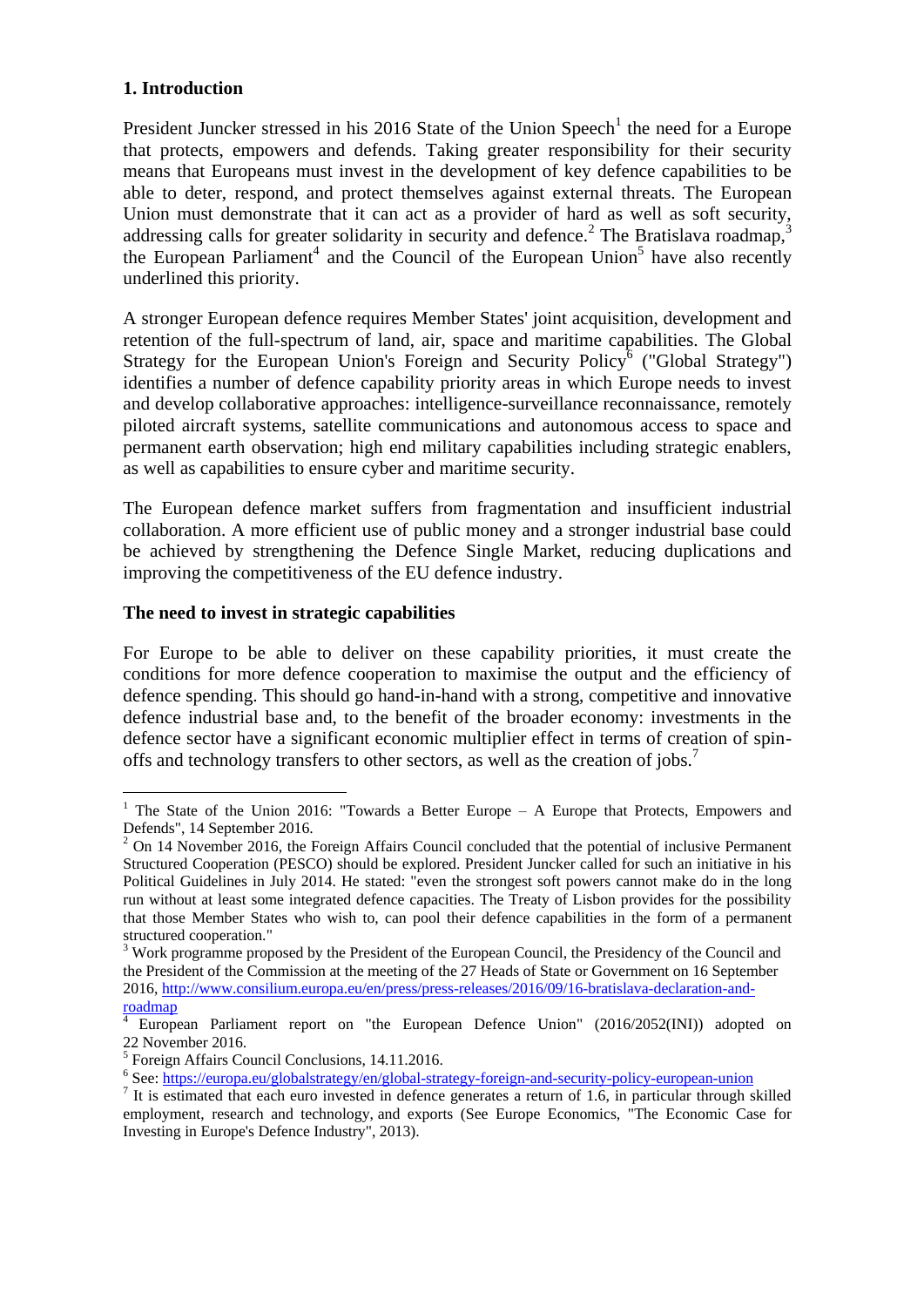As called for by the Council, $<sup>8</sup>$  this European Defence Action Plan contributes to ensuring</sup> that the European defence industrial base is able to meet Europe's current and future security needs and, in that respect, enhances the Union's strategic autonomy, strengthening its ability to act with partners. This Action Plan is closely linked with the Global Strategy's Implementation Plan on Security and Defence, which sets out a new level of ambition for the Union and identifies actions to fulfil it, as well as with the implementation of the EU-NATO Joint Declaration<sup>9</sup> signed by the President of the European Council, the President of the Commission and the Secretary-General of NATO. The actions proposed in this European Defence Action Plan will lead to a stronger European Union in defence, which ultimately means a stronger NATO.

The Council welcomed the Implementation Plan on Security and Defence and took note of the current priority areas in which Europe needs to invest adequately and develop collaborative approaches.<sup>10</sup> It encouraged the Commission to support Member States in implementing the identified capability priorities. Through the actions developed in this Action Plan, the Commission is committed to support the entire cycle of defence capabilities development – from research and development to the production of the capability.

#### **The challenges of the European defence**

Collectively, Europe is the world's second largest military spender. However, it still lags behind the US and suffers from inefficiency in spending due to duplications, a lack of interoperability and technological gaps. Moreover, defence budgets in Europe have been shrinking in recent years, while other global actors (China, Russia and Saudi Arabia) have been upgrading their defence sectors on an unprecedented scale. Without a sustained investment in defence, the European industry risks lacking the technological ability to build the next generation of critical defence capabilities. Ultimately, this will affect the strategic autonomy of the Union and its ability to act as a security provider.

The defence industrial sector is not only of strategic importance for Europe's security. With a total turnover of EUR 100 billion per year and 1.4 million highly skilled peopled directly or indirectly employed in Europe, $^{11}$  it is also a major contributor to the European economy.

The defence industry is dependent on the launch of capability development programmes by governments and more generally on the level of public spending and investment in defence. As end-customers for defence equipment, governments specify the requirements and act as contracting authorities, regulators and, often, as supporters of exports. In addition, defence system development takes place with a long term perspective and implies high risks, as operational needs may change over the course of product development. This means defence companies will not invest in military technologies without a commitment from public authorities to buy them.

<sup>8</sup> Foreign Affairs Council Conclusions, 17.10.2016.

<sup>&</sup>lt;sup>9</sup> Signed in Warsaw in July 2016.

<sup>&</sup>lt;sup>10</sup> Further to the defence capability priorities welcomed by the European Council in 2013 and those in the 2014 Capability Development Plan and the EU Global Strategy; Foreign Affairs Council Conclusions, 14.11.2016.

<sup>&</sup>lt;sup>11</sup> Aerospace and Defence Industry Association (ASD) data.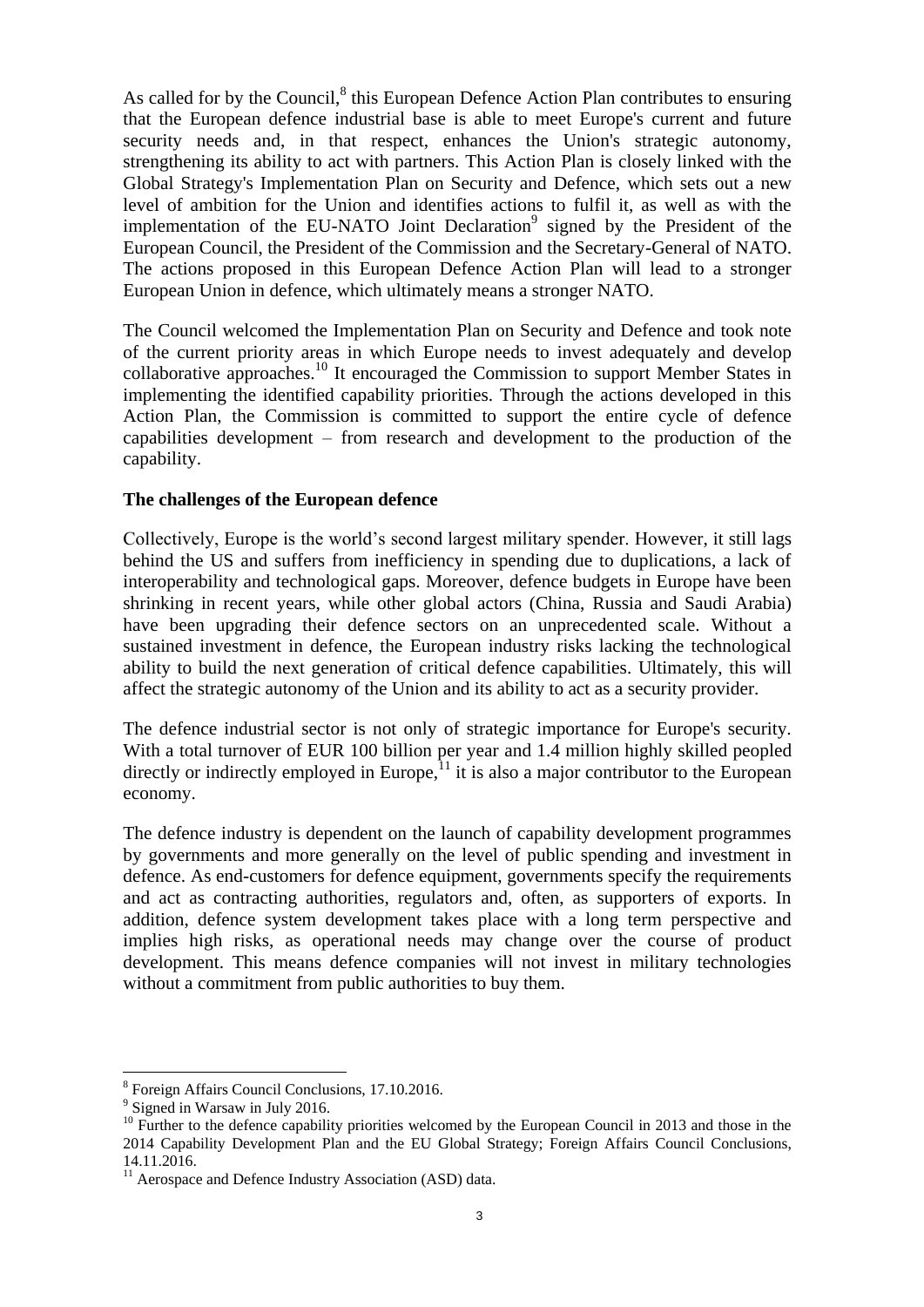Many Member States have cut their defence budgets over the last decade. From 2005 to 2015, EU27<sup>12</sup> defence spending has decreased by nearly 11 %, to reach an overall amount of EUR 200 billion. The share of defence expenditure in GDP has also dropped to the lowest recorded level of 1.4% in 2015. In real terms, defence budgets in the EU have decreased by EUR 2 billion per year over the last decade.<sup>13</sup> Today, only 4 out of 28 Member States reach the NATO spending target of 2% of GDP set at the 2014 Wales summit: Estonia, Greece, Poland and the United Kingdom.

By way of comparison, the US invested more than twice as much as the total spending of EU Member States on defence in 2015. China has increased its defence budget by 150% over the past decade. In 2015, Russia has invested 5.4% of its GDP in defence.<sup>14</sup>

Despite indications of a reversing trend over the last two years, the persisting lack of investment has had an impact on the European defence industry, from prime contractors to suppliers. There has been a general lack of opportunities in terms of new major defence industrial projects, including a lack of European collaborative programmes.<sup>15</sup>

The trend of shrinking defence budgets has been aggravated by inefficiencies in the way those budgets are used. The fragmentation of European markets leads to the unnecessary duplication of capabilities, organisations and expenditures.<sup>16</sup> The majority of defence expenditure is spent through national procurement, while the share of collaborative equipment procurement represented only 22% of the total equipment procurement in  $2014.<sup>17</sup>$ 

EU-wide competition and increased cooperation, which are the two means to enhance the efficiency and innovative capacity of the European defence industrial base, are still too limited. The decrease in defence budgets across Europe has not led to more cooperation, rather the contrary. There are fewer cooperative programmes today than 20 years ago.

#### **The added-value of the European Union**

The decision to sustain investments in defence and launch capabilities development programmes remains the prerogative and the responsibility of Member States. The mobilisation of EU instruments and policies, within the limits of the Treaties, must not be a substitute for low levels of Member States' defence investments. However, the Commission is committed to complement, leverage and consolidate collaborative efforts by Member States in developing defence capabilities to respond to security challenges as well as to support the European defence industry.<sup>18</sup>

<sup>&</sup>lt;sup>12</sup> EDA participating Member States.

<sup>&</sup>lt;sup>13</sup> EDA, defence data 2014 and 2015- 7.6.2016. Other figures in this paragraph come from this source.

<sup>&</sup>lt;sup>14</sup> SIPRI Military Expenditure database 2014, Military Database 2015, International Institute for Security Studies.

<sup>&</sup>lt;sup>15</sup> Group of Personalities report on European Defence Research (GoP), European Union Institute for Security Studies, February 2016.

<sup>&</sup>lt;sup>16</sup> For example, there are 154 types of weapons systems in the EU compared to 27 in the US EU-US Defence Data 2011, European Defence Agency.

<sup>&</sup>lt;sup>17</sup> For EDA Member States. See EDA defence data 2014 and 2015- 7.6.2016.

<sup>&</sup>lt;sup>18</sup> In its study on "The Cost of Non-Europe in Common Security and Defence Policy" from 2013, the European Parliament considers that "the spread for the cost of non-Europe in defence is thought to range from EUR 130 billion, at the higher end, to at least EUR 26 billion, on a more conservative calculation". It is important to note that the figure of EUR 26 billion per year corresponds to the combined defence budget of 15 EU Member States (Belgium, Bulgaria, Croatia, the Czech Republic, Denmark, Estonia, Greece, Hungary, Latvia, Lithuania, Luxemburg, Portugal, Romania, Slovakia and Slovenia).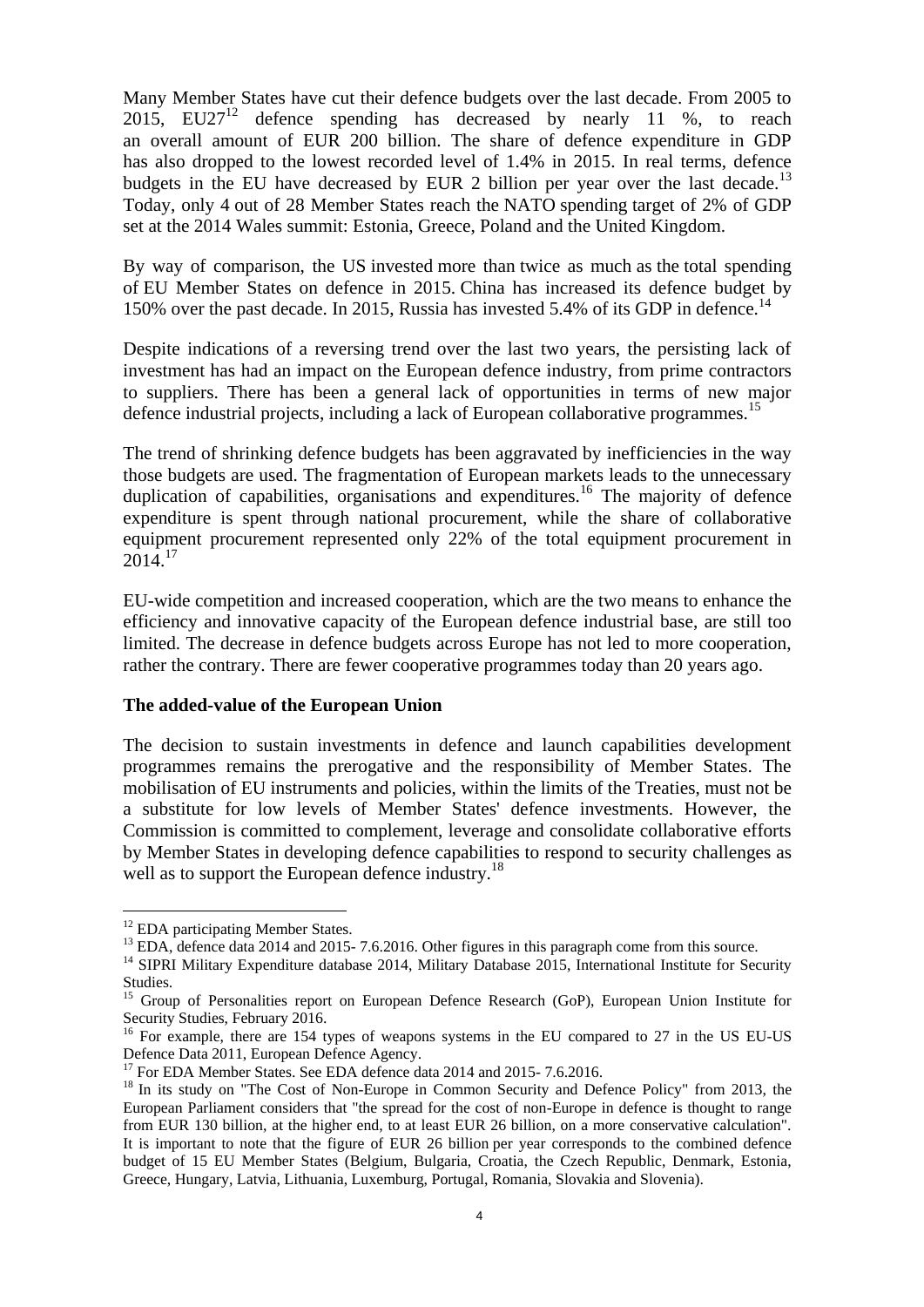In particular, the Union's policies and instruments may provide added-value through: (i) improving the competitiveness and functioning of the defence industry in the single market; (ii) further stimulating defence cooperation through positive incentives, and targeting projects that Member States are not able to undertake; (iii) reducing unnecessary duplications, and therefore promoting a more efficient use of public money at a time of budgetary constraints.

The Commission has already developed strategies to support the competitiveness of the European defence industry and the creation of a more integrated defence market in Europe. The adoption, in 2009, of two defence Directives<sup>19</sup> contributed to the progressive establishment of a European defence market. In 2013, a toolbox of market opening and industry support measures was proposed: the Commission identified a list of actions<sup>20</sup> to further strengthen the single market for defence and promote a more competitive defence industry.

For the first time, the Commission is now tabling a European Defence Action Plan which focuses on capability needs and supports the European defence industry. This Action Plan has three main pillars that address different but complementary needs along the capability development cycle, focusing on technologies and products:

- Launching a European Defence Fund;
- Fostering investments in defence supply chains; and
- Reinforcing the single market for defence.

Furthermore, the Commission will promote civil / military synergies within EU policies. wherever appropriate.

In many of the areas concerned, the initiatives announced in this Action Plan will benefit from the work of the European Defence Agency (EDA), notably on the Capability Development Plan,  $^{21}$  R&T priorities and the Key Strategic Activities.<sup>22</sup>

# **2. Launching a European Defence Fund**

In his State of the Union speech of 14 September 2016, President Juncker called for the creation of European Defence Fund. This Fund would consist of two distinct financing structures ('windows'), which are complementary and would be phased in over time:

(i) **A "research window"** to fund collaborative defence research projects at the EU level. This would be developed through the launch of a Preparatory Action and should

 $\overline{a}$  $19$  Directive 2009/43/EC of the European Parliament and of the Council, simplifying terms and conditions of transfers of defence-related products within the Community, OJ L 146, 10.6.2009, p. 1; Directive 2009/81/EC of the European Parliament and of the Council on the coordination of procedures for the award of certain works contracts, supply contracts and service contracts by contracting authorities or entities in the fields of defence and security, OJ L 216, 20.8.2009, p. 76.

<sup>&</sup>lt;sup>20</sup> Communication from the Commission to the European Parliament, the Council, the European Economic and Social Committee and the Committee of the Regions "Towards a more competitive and efficient defence and security sector", COM(2013)542 final.

<sup>&</sup>lt;sup>21</sup> See EDA at:<https://www.eda.europa.eu/what-we-do/eda-priorities/capability-development-plan>

 $22$  i.e. technologies, skills, industrial manufacturing capacities.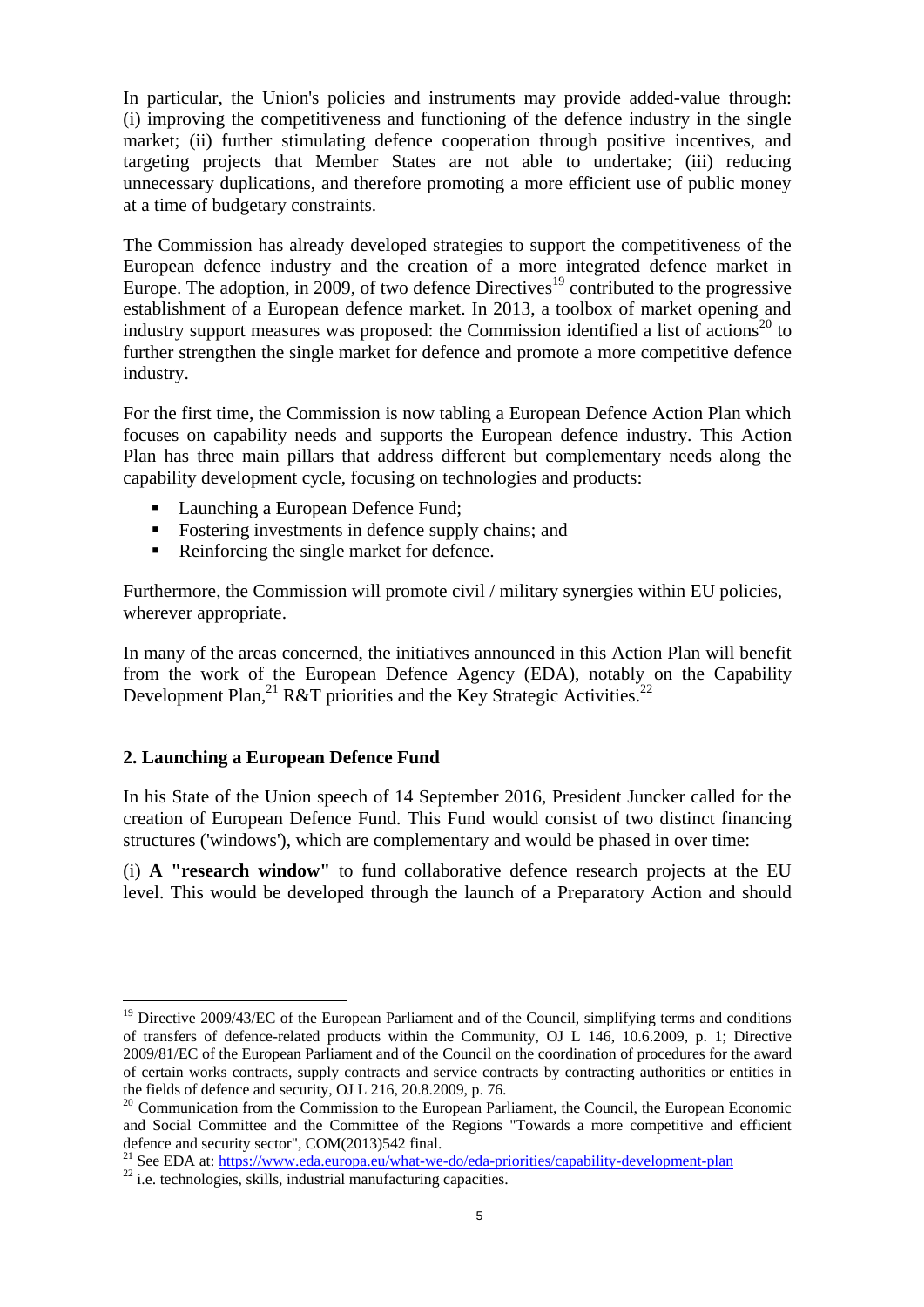result in a dedicated EU programme in the post-2020 EU multiannual financial framework.<sup>23</sup>

(ii) **A "capability window"** to support the joint development of defence capabilities<sup>24</sup> commonly agreed by Member States. This would be financed through the pooling of national contributions and, where possible, supported by the EU budget.

The "research window" and the "capability window" will be complementary but distinct in their legal nature and sources of financing.

The "windows" will be complemented by a coordinating mechanism in the form of **a Coordination Board**, bringing together the Commission, the High Representative, the Member States, the European Defence Agency, as well as industry as appropriate.

The primary task of the Coordination Board will be to ensure consistency between the research and the capability "windows" to better support the development of capabilities agreed by the Member States. These capabilities are identified according to separate processes, including those of the European Defence Agency and the Member Statesdriven Coordinated Annual Review on Defence to be proposed by the High Representative in line with Council Conclusions.

#### *Graph 1. Towards a European Defence Fund*



<sup>&</sup>lt;sup>23</sup> The relationship with the multiannual research framework programme foreseen in Article 182 TFEU will be determined as part of the new multiannual financial framework.

<sup>24</sup> For the purpose of this Action Plan, defence capabilities refer to military assets, including the necessary material equipment and technologies spanning all relevant domains. It does not include defence operations or other elements necessary to manage defence capabilities such as training, personnel and logistics.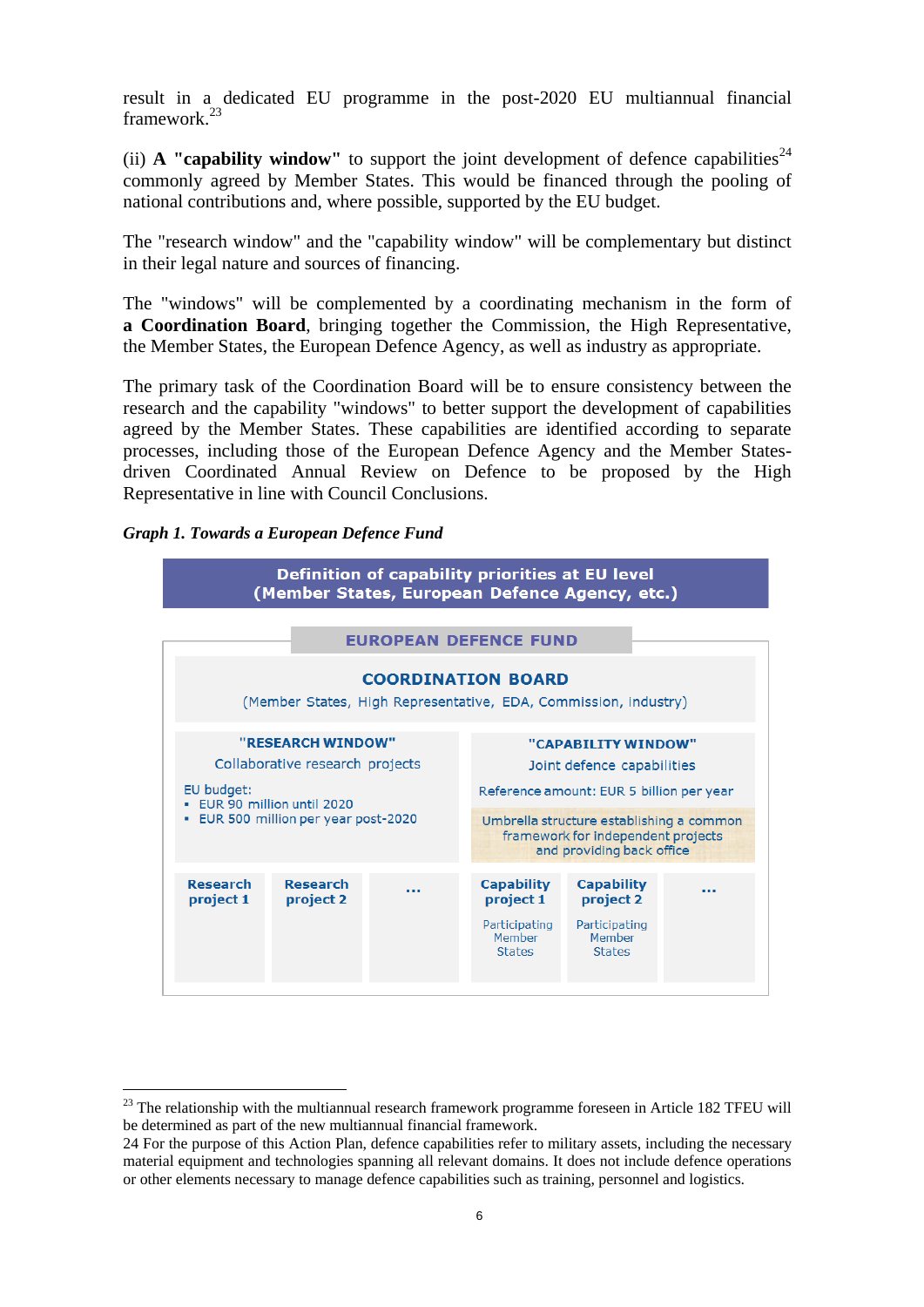## **The "research window": funding research in defence technologies and products**

Defence research in innovative technologies, products and services is key to safeguarding the long-term competitiveness of the defence sector and, ultimately, Europe's strategic autonomy. However, defence Research and Technology (R&T) expenditure has suffered from significant cuts in national budgets.<sup>25</sup> Between 2006 and 2013, defence R&T expenditure in the 27 Member States participating in the EDA has been reduced by  $27\%$ .<sup>26</sup> In 2014, EU27 defence R&T expenditure amounted to circa EUR 2 billion. This has not been compensated by greater cooperation: over the same period, collaborative defence R&T has decreased by more than 30%.

During the period 2006-2011, the US spent an average of EUR 9 billion per year on defence R&T and an average of EUR 54.6 billion per year on defence R&D. The US effort will continue and even increase as a consequence of the  $3<sup>rd</sup>$  Offset Strategy. Between 2012 and 2015, Russian R&D in defence has doubled, while China, according to available data, is also increasing its investment in R&D.

More investment in defence research is required both at the national and the EU levels to strengthen the EU scientific and technological base in the area of defence technologies, products and services. The Commission is therefore ready to mobilise EU funds to support defence research at the EU level. However, such funds must complement and catalyse national efforts, and not duplicate or substitute them.

The Commission intends to launch a Preparatory Action on Defence Research in 2017, as called for by the European Council, with a budget of EUR 90 million for the period  $2017-2019$ <sup>27</sup> This will be a first step, limited in time and in budget, which will serve to test the added-value of the EU budget supporting defence research. The Commission will consider a delegation agreement with EDA on certain tasks related to the implementation of the preparatory action. The research topics will be established in the work programme following the comitology principles.

If Member States agree with this Action Plan, the Preparatory Action will pave the way for the "research window" to take the form of a European defence research programme within the next multiannual financial framework post 2020. This programme should be of a credible size. Given the importance of defence research investment, the scale of existing national defence research budgets and the high costs of developing cutting-edge defence technologies, such a "window" may need an estimated annual budget of EUR 500 million in order to make a substantial difference in line with the conclusions of the Group of Personalities on European defence research, $^{28}$  as well as with the recent report of the European Parliament on this matter.<sup>29</sup> This amount would place the EU among the top 4 of defence research & technology investors in Europe.

<sup>&</sup>lt;sup>25</sup> Defence Research and Development (R&D) expenditure covers any R&D projects up to the point where expenditure for production of equipment starts to be incurred. R&D includes R&T. See definition at: <https://www.eda.europa.eu/info-hub/defence-data-portal/definitions>

 $^{26}$  European Parliament Study, "The Future of EU defence research", 2016. Other figures in this paragraph come from this source.

 $27$  European Council conclusions of 19/20 December 2013, EUCO 217/13.

<sup>&</sup>lt;sup>28</sup> See: [http://www.iss.europa.eu/publications/detail/article/report-of-the-group-of-personalities-on-the](http://www.iss.europa.eu/publications/detail/article/report-of-the-group-of-personalities-on-the-preparatory-action-for-csdp-related-research/)[preparatory-action-for-csdp-related-research](http://www.iss.europa.eu/publications/detail/article/report-of-the-group-of-personalities-on-the-preparatory-action-for-csdp-related-research/)<br>
<sup>29</sup> Soc Eventual Dividends in the Second Dividends of the Second Dividend Dividends of the Second Dividend Dividend Dividend Dividend Dividend Dividend Dividend Dividend Divid

See European Parliament report on "the European Defence Union (2016/2052(INI))" adopted on 22 November 2016 which notes that "the European Defence Research Programme will need a total budget of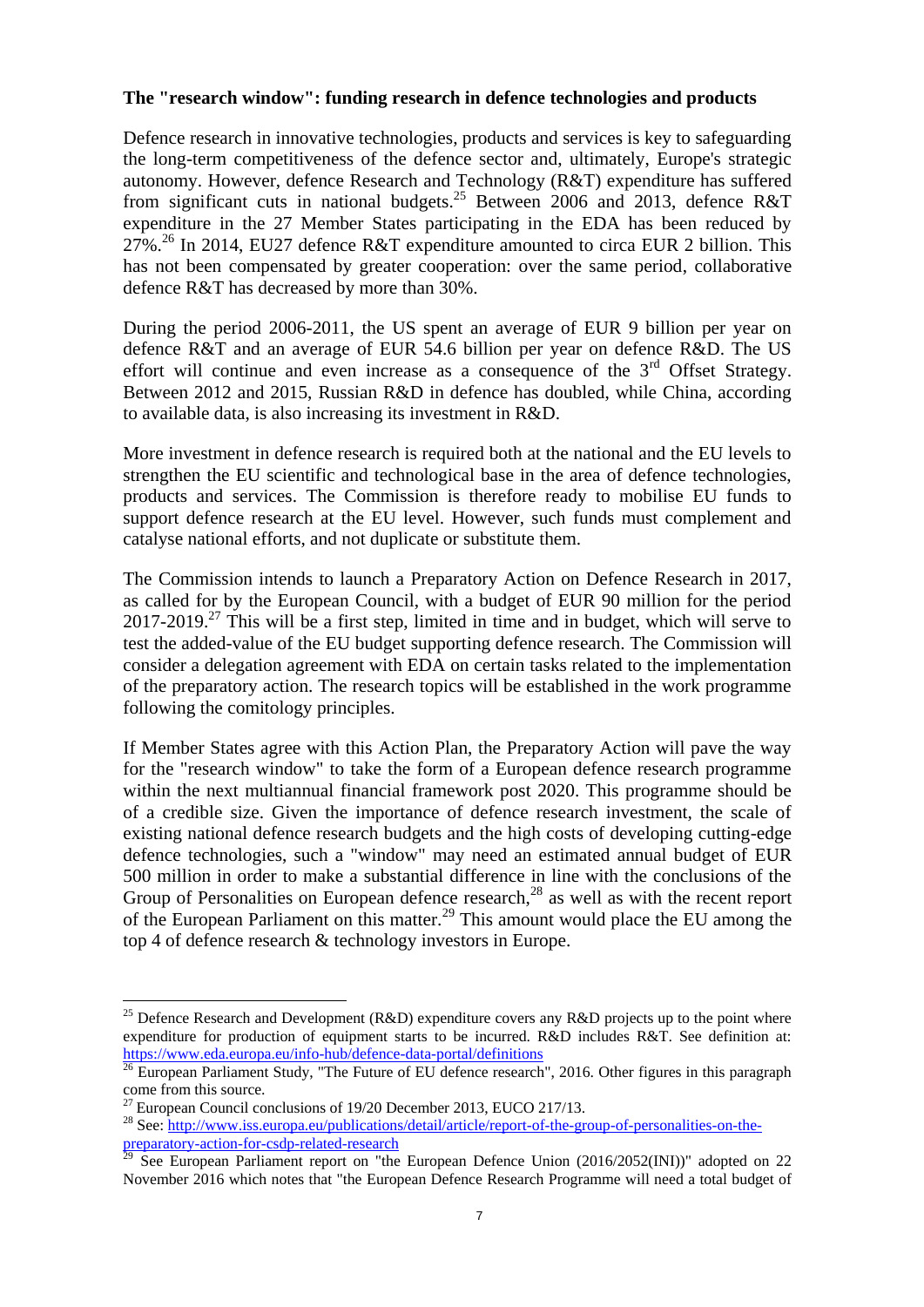The programme should focus on a limited number of key research projects linked to defence capability priorities agreed by Member States. This will ensure a cost-efficient allocation of resources, discourage unnecessary duplication and make use of economies of scale.<sup>30</sup> EU-funded research should target critical defence, as well as innovation-driven technologies, based on excellence.

The governance of the programme will be subject to EU budgetary rules and should take account of the specificities of the defence sector. Several options will be explored to structure a dialogue between the Commission, the Member States and industry on the implementation of the future "window", for instance through the possibility of technological platforms. This dialogue will benefit from EDA's activities in the areas of R&T and capabilities priorities, as well as Key Strategic Activities. As mentioned by the Group of Personalities,<sup>31</sup> the Programme Committee should be composed of Member States' representatives, work through the "comitology procedure" and assess the EU added value of projects, especially as Member States are the end-users in the defence sector.

Financing would come mainly through grants, but the possibility to use pre-commercial procurements $32$  in the specific case of defence research will also be explored. Such projects will require the participation of research institutes and companies from several Member States and encourage the participation of SMEs, including those working on dual-use innovation. Specific Intellectual Property Rights (IPR) rules should be laid down, taking into account the experience of the Preparatory Action.

Defence technologies developed through the Preparatory Action and the future Programme may also meet civilian needs. Synergies should be encouraged to boost innovation for the wider civil economy, such as technologies on cyber defence while avoiding any duplication. Conversely, civilian research could also be used to support the defence industry. Horizon  $2020^{33}$  can be used for boosting fundamental research and innovation, in particular through promoting a cross-fertilisation effect. The Commission will bring together, as of 2017, defence industry and civilian innovative industries benefiting from Horizon 2020 funding to encourage spill-overs concerning potential disruptive technologies and new processes into the defence industry.

#### **The "capability window": financing the joint development of defence capabilities**

Besides the importance of developing European cooperation in defence research, there is a need to go further and ensure support for the whole development cycle of defence

1

at least EUR 500 million per year over that period in order to be credible and make a substantial difference".

<sup>&</sup>lt;sup>30</sup> For instance, EU funded research could support technologies for the development in Europe of Remotely Piloted Aircraft Systems (such as drones), as well technologies to support the monitoring and security of EU borders, including to enhance border protection and maritime security (including maritime and air support assets for the necessary maritime and air security operations).

<sup>&</sup>lt;sup>31</sup> http://www.iss.europa<u>.eu/publications/detail/article/report-of-the-group-of-personalities-on-the-</u> [preparatory-action-for-csdp-related-research/](http://www.iss.europa.eu/publications/detail/article/report-of-the-group-of-personalities-on-the-preparatory-action-for-csdp-related-research/)<br> $\frac{32 \text{ Pro account}}{22 \text{ Pro account}}$ 

Pre-commercial procurement (PCP) is an approach for procuring R&D services, enabling public procurers to share the risks and benefits of designing, prototyping and testing a limited volume of new products and services with the suppliers.

<sup>33</sup> Regulation (EU) no 1291/2013 of the European Parliament and of the Council of 11 December 2013 establishing Horizon 2020 - the Framework Programme for Research and Innovation (2014-2020) and repealing Decision No 1982/2006/EC, OJ L 347 of 20.12.2013, p. 104.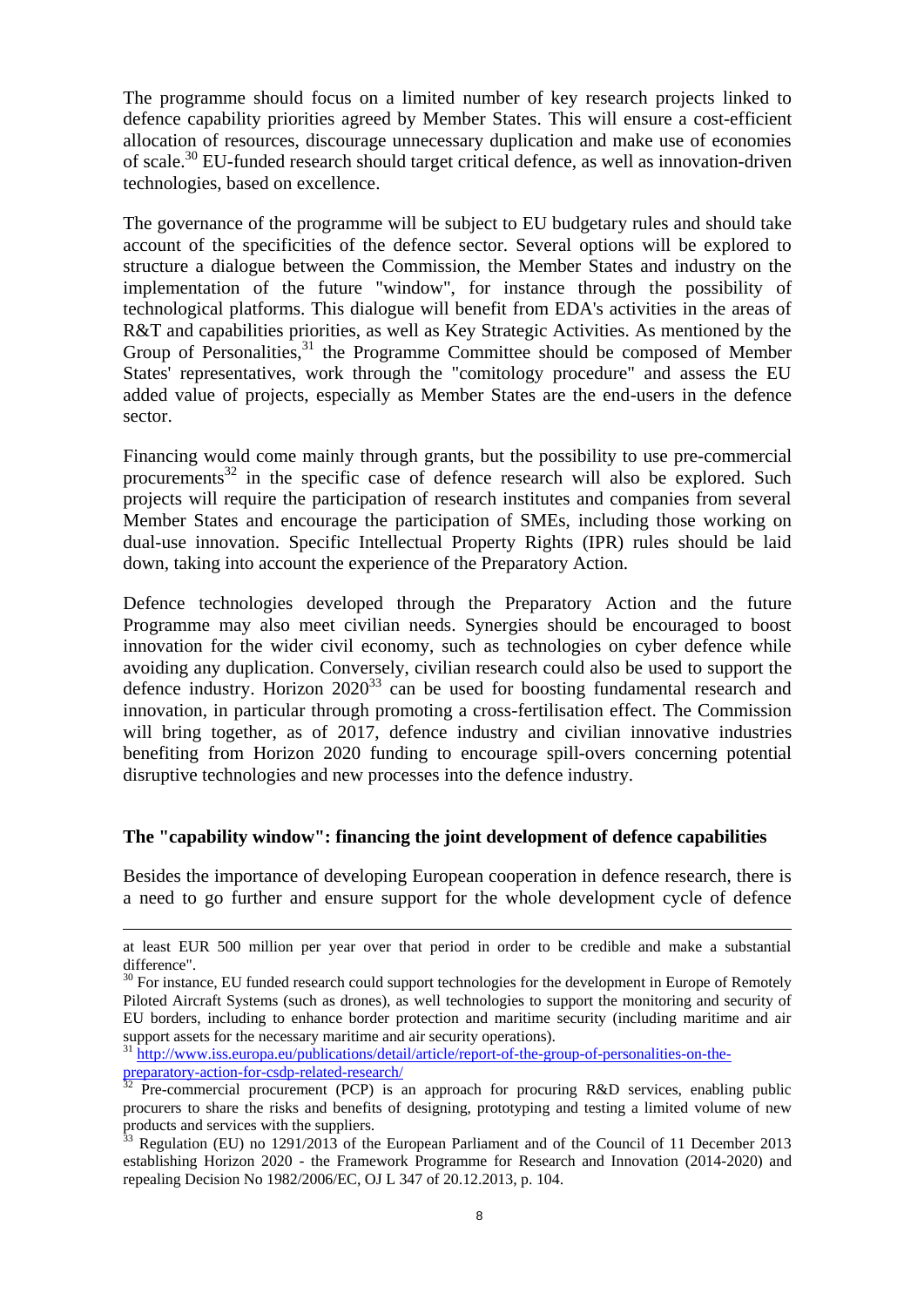capabilities. Despite the obvious economic and other advantages of working together, Member States continue to face important obstacles hampering the development of collaborative programmes.

The lack of coordination and joint capability planning at the EU level reduces efficiencies in public spending and Member States' investments, while resulting in unnecessary duplications. Moreover, the lack of synchronisation of individual budget contributions leads to considerable delays in the launch and conduct of collaborative programmes. Finally, the increasing costs of complex defence capabilities may be prohibitive for Member States investing alone and therefore the pooling of national resources for capabilities would lead to budgetary savings and maximise the value for money of defence investments.

The "capability window" of the Fund would seek to address these obstacles. It would secure joint financing of the development and procurement of strategic capability priorities. These would be jointly agreed by Member States and could include dual-use priorities which are relevant to the implementation of EU policies.<sup>34</sup> This "window" would focus on the post-R&T phases, including prototypes as well as the development and procurement of products and technologies.

As a first estimate, a reference amount of EUR 5 billion per year could serve as an objective. This would correspond to 2.5% of total national spending on defence within the EU and to 14% of national spending on defence capabilities. It would also fill the gap towards the target agreed by EDA's Member States to spend 35% of their equipment spending in collaborative projects.<sup>35</sup> This reference should be further refined based on a scoping exercise to be conducted together with the Member States.

The specifics of this "capability window" will need to be developed further in close cooperation with Member States, the High Representative, including in her capacity as Head of the European Defence Agency, and other relevant stakeholders. This will be done in line with the Treaties and existing mandates and in such a way as to maximise synergies and to avoid duplications. In particular, this shall respect the work of the High Representative to explore the potential of Permanent Structured Cooperation pursuant to the mandate given by Council. The identification of priorities and the ownership of the capabilities would clearly remain with the Member States, which would also operate such capabilities. Cooperation is expected to develop over time.

The "capability window" could build on two levels:

 A first level, open to all Member States, would consist of an **"umbrella structure"**. It would set out the common framework for supporting Member States, as well as provide the operational back-office for the development of specific projects through common rules and applicable legal and financial tools

 $34$  For instance, drones which could be used for border surveillance.

<sup>&</sup>lt;sup>35</sup> Over the period 2010-2014, EDA's Member States have spent, on average, 19.6% of their total equipment spending into collaborative equipment projects, the equivalent of EUR 7.56 billion per year. This falls short by EUR 5.84 billion per year from the agreed target.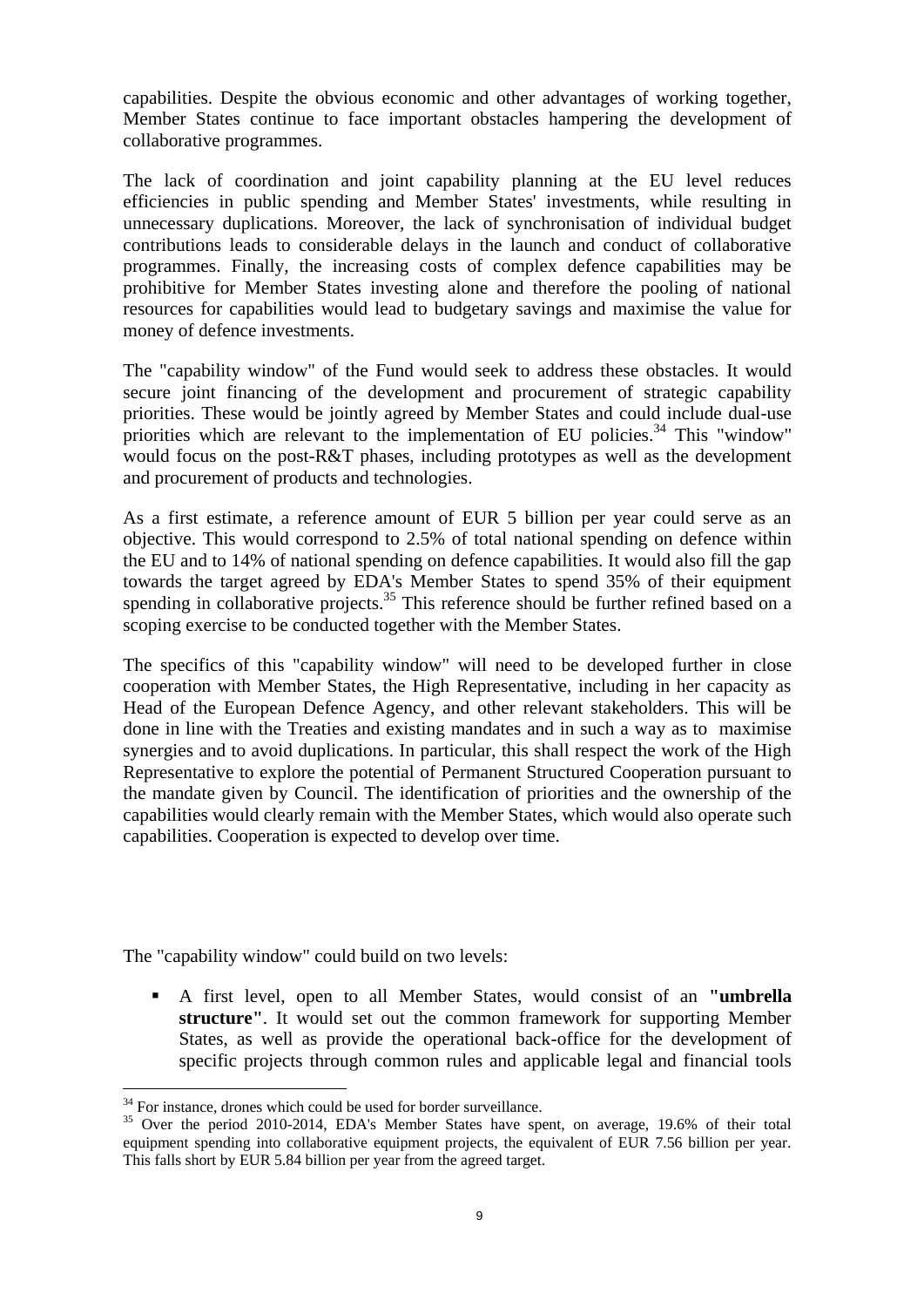for operating the projects. . It could also help smooth Member States' budgetary requirements and overcome the lack of synchronisation of national budget cycles.

 The second level would consist of **specific projects to develop joint capabilities**  on the basis of the voluntary participation of Member States. The financial and operational decision-making related to specific projects and its financing modalities would rest with the Member States participating in each project, within the rules set out at the level of the umbrella structure. There could be different groups of Member States participating in the different individual projects.

The development of joint capabilities would be financed through the pooling of contributions from Member States deciding to participate. This will ensure their sustained co-financing over time. Each contribution would be confined to individual projects, which would be defined ex ante by participating Member States. The projects would hence be financially independent and limited in time as well as in size, thus excluding any form of financial cross-liability between projects.

If needed and agreed, the "umbrella structure" and/or the individual projects may be used to issue project-related debt instruments. Such instruments could either be backed by Member States' specific payment lines for the individual project, or through additional guarantees/paid-in capital, either at the level of the individual project, or at the level of the umbrella structure. In the latter case, the umbrella structure could be endowed with its own capital base.<sup>36</sup>

National capital contributions to the "capability window" will be treated as "one-offs" under the Stability and Growth Pact, which means that they will be discounted from the structural fiscal effort expected to be accomplished by Member States. The same treatment will apply to guarantees to the extent that they have an impact on deficit and/or debt.<sup>37</sup>

The Commission is ready to explore all financing options from the EU budget to the "capability window", in accordance with the Treaties. Such a contribution could notably be provided for the technological development and demonstration of projects, including prototypes. The Commission will also consider the possibility of supporting feasibility studies and testing facilities. The EU budget could also support dual-use products and technologies. Finally, the administrative expenditure of this "window" could be charged to the Union budget.

The Commission stands ready to support this "window" with its financial and technical expertise.<sup>38</sup> Member States' experience and ongoing work in the context of EDA for the creation of a Cooperative Facility Mechanism should also be taken into account.

Further to President Juncker's State of the Union speech, and in light of further *discussion with EU institutions, a European Defence Fund should be set up. The Commission proposes the following way forward.*

<sup>&</sup>lt;sup>36</sup> The purpose of a permanent capital structure could be two-fold: enhancing the credit worthiness of the window and facilitating the fungibility of individual debt issuances.

<sup>&</sup>lt;sup>37</sup> As for instance clarified for the European Fund for Strategic Investments in the Commission Communication COM(2015)12 of 13 January 2015 on "Making the best use of the flexibility within the existing rules of the Stability and Growth Pact".

 $38$  In line with the Pringle case law (ECJ Case C-370/12 (Pringle) of 27 November 2012).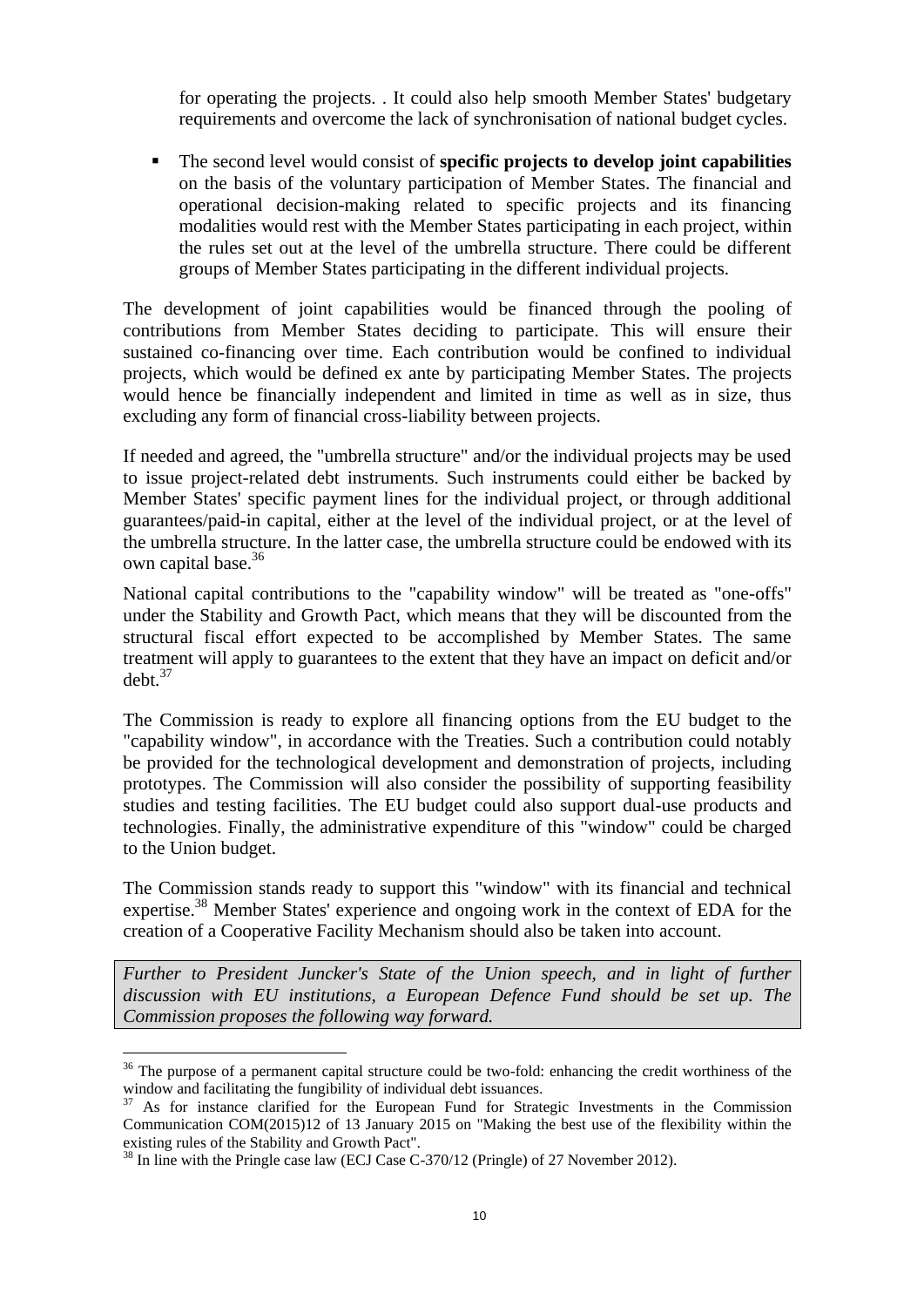*For the "research window":*

- *Upon agreement of the EU budget for 2017 by the European Parliament and the Council, the Commission will launch a Preparatory Action in 2017 with a proposed budget of EUR 25 million in the first year and an overall budget of an expected EUR 90 million over three years.*
- *Under the post-2020 multiannual financial framework, if Member States agree with this Action Plan, the Commission will propose a dedicated defence research programme with an estimated amount of EUR 500 million per year.*

*For the "capability window":*

- *The Commission will work closely with the Member States, together with the High Representative, also in her capacity as head of EDA, to develop further the modalities and governance of the capability window in order to support Member States' joint development of specific capability projects.*
- *As an order of magnitude, such window should be able to mobilise about EUR 5 billion per year. The first steps should be taken in 2017. The Commission will launch, without delay in 2017, a scoping study to refine this estimate. Based on the further discussions with the other institutions, the Commission stands ready to facilitate the development of the "capability window". The Commission will explore all financing options from the EU budget to the "capability window", under the Treaties. It also stands ready to support it with its financial and technical expertise.*

## **3. Fostering investments in defence supply chains**

The European Defence Fund will be a crucial step to support the competitiveness of the European defence industry. Additional actions are however necessary to allow the defence industrial base to remain innovative and competitive and, ultimately, be able to deliver Europe's capability needs. Particular attention must also be given to promote access to finance to SMEs and to non-traditional suppliers and foster investments in the defence supply chains.

## **Access to finance for SMEs and investments in the defence sector**

SMEs and intermediate companies are, in many Member States, the backbone of their defence sector and central to the European defence industrial base and the value chain. European SMEs or subsidiaries of the major defence producers (prime contractors and sub-contractors) often offer dual-use goods or services in a wide range of industries.<sup>39</sup> At the same time, they are the most vulnerable part of the defence supply chain to access fresh capital needed for new investments. Innovation, and the most disruptive technological shifts, is performed outside of large groups, within an ecosystem of start- $\mu$ <sub>0</sub><sup>40</sup> and SMEs. They do not benefit from the necessary funding to further scale up, which ultimately hinders them to successfully integrate into the defence supply chains. Financial institutions often choose not to support companies in the defence sector because of the risks involved.

 $\overline{a}$ <sup>39</sup> E.g. energy, telecom and ICT, automotive, material, chemical, aeronautics and space.

<sup>&</sup>lt;sup>40</sup> Innovative civil technologies could impact directly the military sector (e.g big data analytics).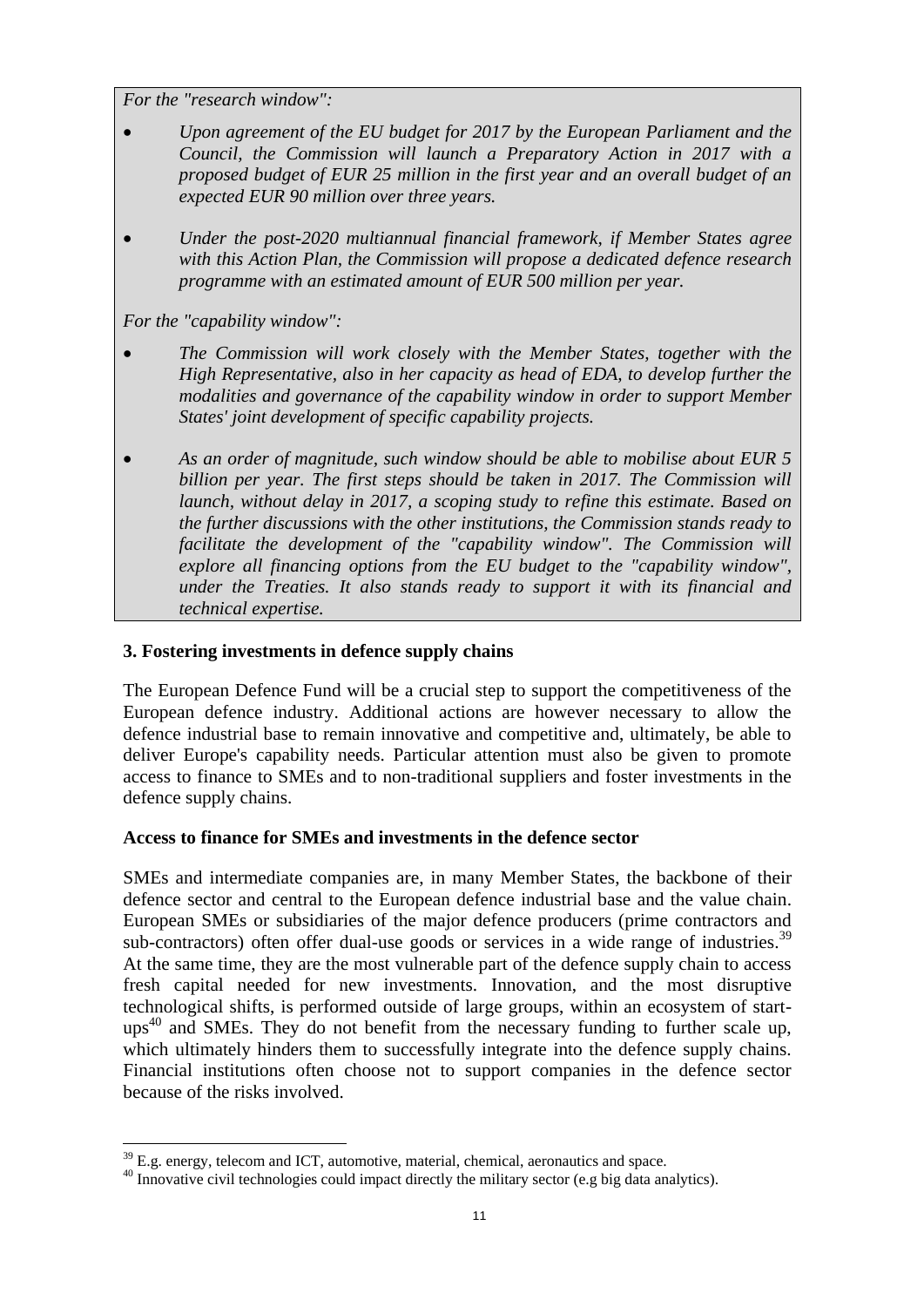Within the limitations of the Treaties, and the decision making bodies of the European Investment Bank (EIB), the EIB group can provide loans, guarantees and equity products for the expansion of current dual-use activities, which would unlock new opportunities for certain parts of defence supply chain, notably for SMEs and mid-caps. This could also have positive spill-over effects to national financial intermediaries and development banks. A number of EU financial instruments which are based on EIB lending, for example the European Fund for Strategic Investment<sup>41</sup> (EFSI) or the Programme for the Competitiveness of Enterprises and small and medium-sized enterprises (COSME) could help in dual-use defence-related activities. EFSI could guarantee EIB or EIF financing and investment operations supporting the objectives listed in the EFSI Regulation, including for projects related to the defence sector.

Adapting further the lending criteria<sup>42</sup> within the EIB Group for the defence sector, within the limitations of the Treaties $43$  and subject to the necessary decisions by the relevant EIB bodies, would benefit Member States, whose defence industry is mainly made of SMEs.

*The Commission will support, within the decision-making bodies of the EIB, the adaptation of the EIB lending criteria to the defence sector within the limits of the Treaties. The Commission invites the Member States to support this process.*

## **Strengthening the support of EU funds to investment in defence**

European Structural and Investment Funds (ESIF) may be used by Member States in the defence sector as long as they contribute to the objectives of the fund in question to (i) co-fund productive investment projects, and (ii) support the modernisation of the defence supply chains. Defence industries can contribute to the goals and the objectives set in the ESIF, such as promoting the development of regional economics, representing a high investment multiplier on skills, jobs, technological and economic development.

Investments in defence contributing to regional development within the meaning of Article 174 TFEU, may receive regional aid. The European Regional Development Fund (ERDF) may fund defence activities and dual-use activities in research and innovation, as part of a national, or regional, smart specialisation strategy. The Commission invites local and regional managing authorities, who specify the investment calls and selection procedures the investment projects, to support SMEs and intermediate companies also active in defence supply chains.

*The Commission will promote co-financing through the European Structural and Investment Funds of productive investment projects and modernisation of the defence supply chains in the defence sector, provided that the investment strengthens economic, social and territorial cohesion. The Commission will, in coordination with Member States, further promote such funding opportunities.* 

## **Encouraging the development of regional clusters of excellence**

 $41$  Regulation (EU) 2015/1017 of the European Parliament and of the Council of 25 June 2015 on the European Fund for Strategic Investments, the European Investment Advisory Hub and the European Investment Project Portal and amending Regulations (EU) no 1291/2013 and (EU) no 1316/2013 — the European Fund for Strategic Investments, OJ L169 of 1.7.2015, p.1

<sup>&</sup>lt;sup>42</sup> <http://www.eib.org/about/documents/excluded-activities-2013.htm>

<sup>&</sup>lt;sup>43</sup> Cf. Article 1 of Protocol No 5 on the Statute of the European Investment Bank.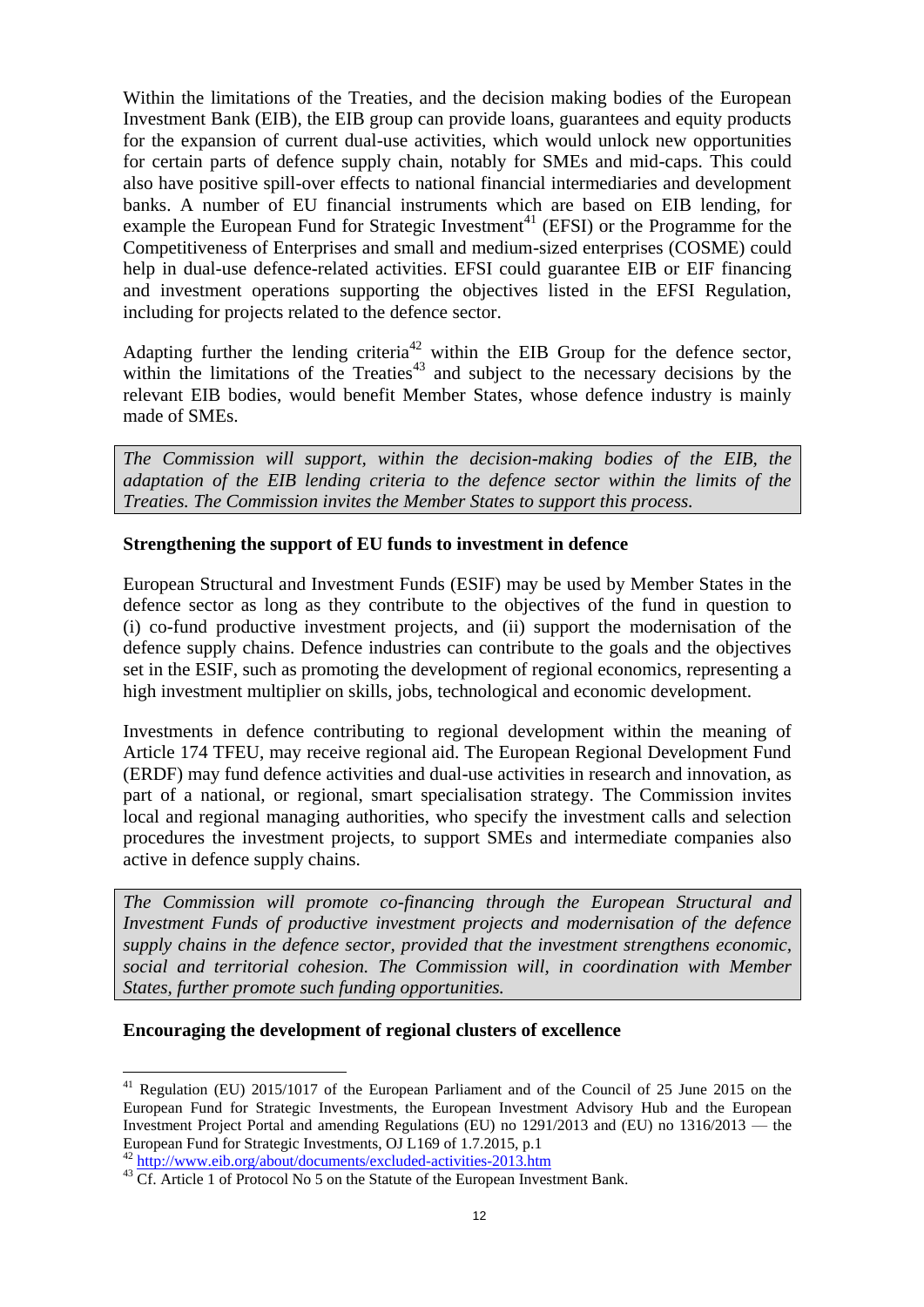Regional clusters specialising in industrial niches (also known as "clusters of excellence") allow large firms, SMEs and research centres to work in close geographic proximity in order to increase R&D collaboration and specialise in a specific technology area (e.g. aircraft engines). While the decision to prioritise regional clusters rests in the hands of local and regional government actors, EU financing (including through EIB) could lead to successful technology demonstrator projects and the development of industrial and scientific partnerships between firms and research centres<sup>44</sup>.

Furthermore, the Commission has launched the European Network of Defence-related Regions<sup>45</sup> to support EU regions with important relevant industrial and research assets and to share best practices on integration defence-related priorities into their smart specialisation strategies. The Commission will encourage Member States to promote regional clusters of excellence, benefitting the defence sector.

#### **Supporting skills in defence**

The European defence industry has to retain key skills and acquire new ones to be able to deliver high-tech defence products and services to meet security needs and compete in a global market long into the future. However, companies are experiencing increasing skill shortages.

Defence will be a priority sector under the Blueprint initiative of the New Skills Agenda for Europe<sup>46</sup>. Moreover, the Commission will also support the setting-up of an industryled European Defence Skills Alliance to deliver a sectoral skills strategy. The Alliance will contribute to the development and implementation of scalable and sustainable solutions for new jobs and skills needs. This will be done by making use of the  $COSME<sup>47</sup>$  and Erasmus+<sup>48</sup> instruments to run pilot projects. The Commission will consider further measures to improve the knowledge and innovation base on dual use.

*Under the 'Blueprint for Sectoral Co-operation on Skills' the Commission will, as of 2017, support strategic cooperation between the key stakeholders in the Defence Sector.* 

#### **4. Strengthening the single market for defence**

Opening up financial support to investments in the defence sector cannot deliver sustainable results without an efficient defence industry operating in a genuine and innovation-enhancing Single Market. Increased financing opportunities will not deliver in a meaningful way if they are used ineffectively.

More competition, and a greater openness of the defence market in Europe, should help suppliers to achieve economies of scale, optimise production capacity and lower unit

<sup>&</sup>lt;sup>44</sup> Special focus could be given to priority areas, such as maritime security, cyber-security, Remotely Piloted Aircraft Systems and satellite communications.

<sup>&</sup>lt;sup>45</sup> EDNR[, www.endr.eu](http://www.endr.eu/)

<sup>46</sup> COM (2016) 381 final.

<sup>&</sup>lt;sup>47</sup> Regulation (EU) No 1287/2013 of the European Parliament and of the Council of 11 December 2013 establishing a Programme for the Competitiveness of Enterprises and small and medium-sized enterprises (COSME) (2014 - 2020), OJ L 347, 20.12.2013, p. 33.

<sup>48</sup> Regulation (EU) No 1288/2013 of the European Parliament and of the Council of 11 December 2013 establishing 'Erasmus+': the Union programme for education, training, youth and sport, OJ L 347, 20.12.2013, p. 50.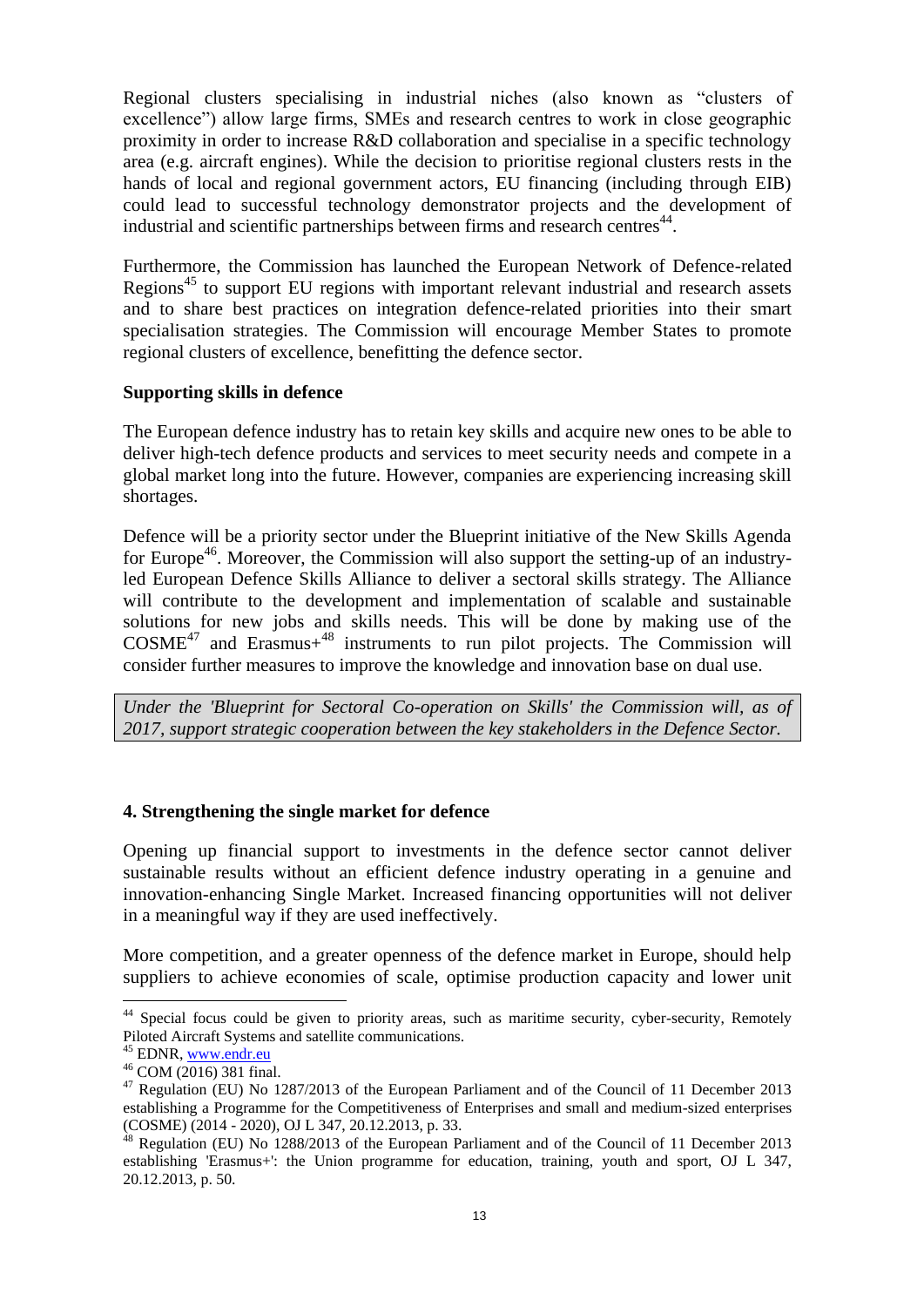production costs, thus making European products more competitive on the global market. Competition should take place both at the level of prime contractors and suppliers.

## **Towards an open and competitive European defence equipment market**

The two Directives on procurement and on EU transfers were adopted with a view to improve the functioning of the defence market and increasing competition, while taking account the specificities of the defence sector. If fully applied, they can make a significant contribution to achieving the goal of an integrated open and competitive European Defence Equipment Market. However, much more needs to be done in this respect.

The evaluations of the two Directives show that they are broadly fit for purpose and that no legislative amendment is necessary at this stage. However, they also identify a number of shortcomings that need to be addressed.

In particular, the evaluation the defence procurement Directive<sup>49</sup> indicates that, despite a more than twofold increase in the value of the contracts published EU-wide, a very significant share of defence procurement is still done outside EU public procurement rules<sup>50</sup>. This means that there is still a significant untapped potential under the Directive to generate further public savings and opportunities for jobs and growth. Furthermore, public authorities still use, to some extent, offsets/industrial return requirements which can lead to uncertainties for the industry. Finally, the subcontracting provisions of the Directive, which enable procurement authorities to require the successful tenderer to subcontract a share of the contract to third parties via competitive tendering, are rarely used.

The Commission will focus on the effective implementation of the Directive, including through enforcement. It will clarify the interpretation of exclusions of the Directive to support procurement authorities in the application of the rules: the adoption of the notice on government-to-government contracts is a first step in this direction. The Commission will also revise the guidance on the subcontracting provisions in order to increase flexibility for procurement authorities. Finally, the Commission will provide guidance, encouraging Member States to fully use the flexibility of the Directive for cooperative procurement.

The EU transfers Directive introduces a simplified licencing system for intra-EU transfers of defence-related products, including through General Transfer Licences  $(GTLs)$ . Its evaluation<sup>51</sup> shows that, despite its positive contribution to increased transparency and costs savings for companies, different licencing systems across Europe still exist, with large variations in the content of GTLs and differences in the national requirements for companies' certification and different use of exceptions. Furthermore,

<sup>&</sup>lt;sup>49</sup> Report from the Commission to the European Parliament and the Council on the implementation of Directive 2009/81/EC on coordination of procedures for the award of certain works contracts, supply contracts and service contracts by contracting authorities or entities in the fields of defence and security.

<sup>&</sup>lt;sup>50</sup> In 2014, 77.9% of all equipment procurement took place at national level, thereby depriving countries of the cost savings that come with scale Source: EDA Defence booklet data 2014 with estimates on 2015.

<sup>&</sup>lt;sup>51</sup> Report from the Commission to the European Parliament and the Council on the implementation of Directive 2009/43/EC simplifying terms and conditions of transfers of defence-related products within the Community.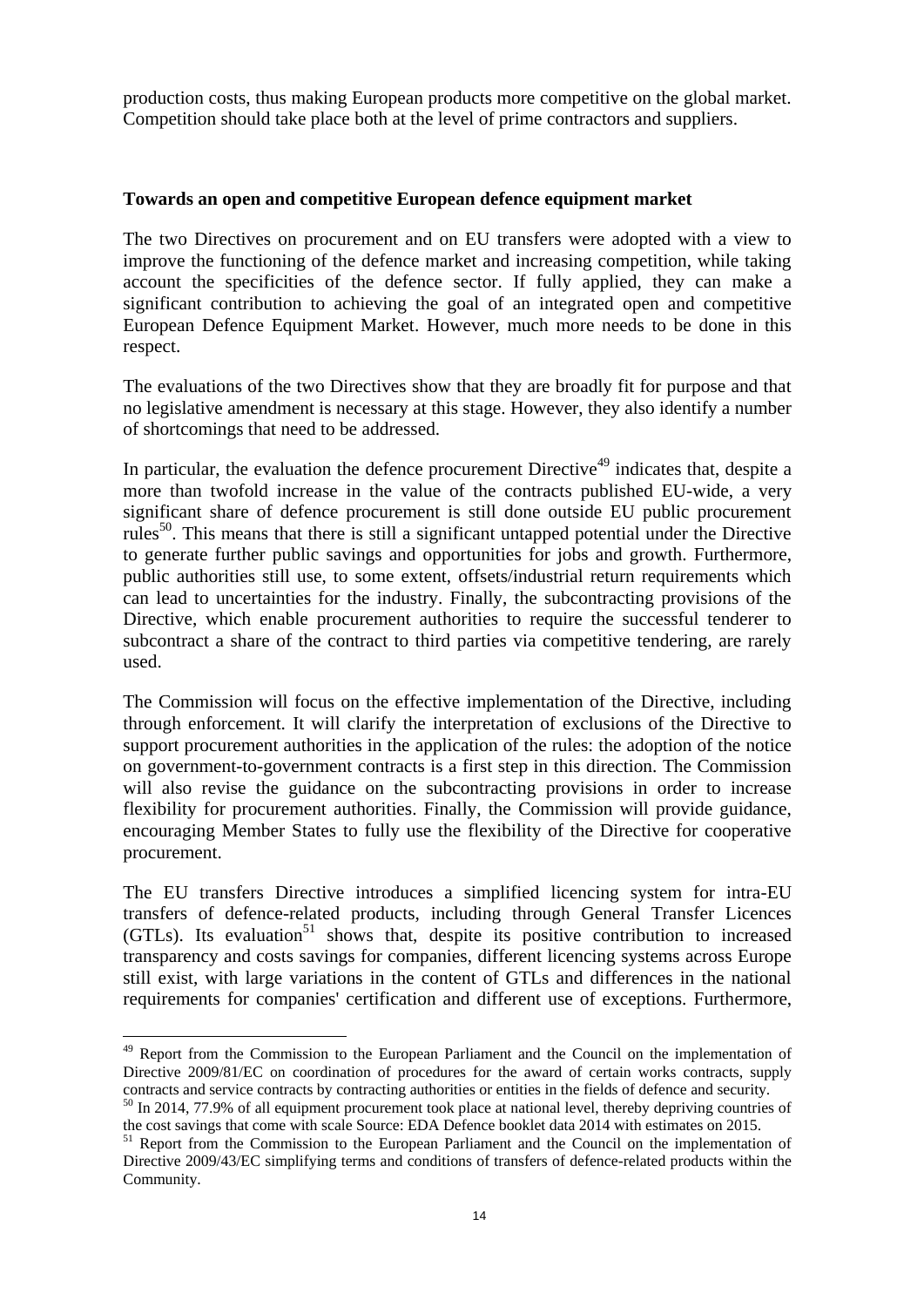most Member States have not implemented the exception from prior authorisation and transfers for collaborative programmes. The Commission will focus on the effective implementation of the Directive, including through enforcement. Together with this Action Plan, two recommendations are adopted to encourage a harmonised functioning of the GTLs for armed forces and for certified enterprises. In addition, the Commission will explore further harmonisation of the remaining two GTLs, simplify certification where possible, and promote its take-up across Member States.

*The Commission will focus on the effective implementation of the two defence Directives, including through enforcement. Starting with the adoption of the Action Plan, it will clarify the interpretation of specific provisions of the defence procurement Directive through the adoption of guidance notices in 2017-18 and adopt recommendations for a harmonised functioning of General Transfer Licences in the first quarter of 2018.*

## **Strengthening security of supply**

 $\overline{a}$ 

Security of supply is also a cornerstone to the establishment of a genuine single market for defence and is key to future cooperative programmes. Member States need to be confident that cross-border deliveries will not be disrupted. Strengthening security of supply at EU level implies enhancing mutual trust among Member States.

Certain measures, such as contract performance conditions, can help strengthen mutual trust among Member States regarding transfers of defence-related products. The Commission will therefore issue guidance on measures that Member States can take under EU public procurement law to reinforce security of supply.

The Commission supports the initiative of Member States, through the EDA, for a political commitment to facilitate transfers of defence-related and to provide mutual assistance in times of crisis. The Commission takes note of Member States' unwillingness to go beyond such a political commitment at this stage and agree on an EU-wide regime on Security of Supply.

The Commission will, within the framework of the EU Raw Materials Strategy<sup>52</sup>, identify bottlenecks and supply risks linked to the materials that are necessary for the development of key capabilities building on the findings of a recent study<sup>5354</sup>. Future EU research programmes could also be used to mitigate supply risks, including substitution of critical raw materials, building on the work in the area of Key Enabling Technologies (KETs).

Finally, the Commission's Circular Economy<sup>55</sup> principles, i.e. new technological solutions and business models with more sustainable production, consumption and waste management, should also be applied to the defence sector, in which resource efficiency

 $52$  Communication from the Commission to the European Parliament, the Council, the European Economic and Social Committee and the Committee of the Regions making raw materials available for Europe's future well-being -proposal for a European innovation partnership on raw materials, COM/2012/082 final.

<sup>&</sup>lt;sup>53</sup> Pavel, C. and Tzimas, E., Raw materials in the European defence industry. Luxembourg, European Commission, Joint Research Centre (JRC), 2016.

 $54$  E.g. beryllium is used in missiles, fighter jets, helicopters and satellites (because it is six times lighter and stronger than steel).

<sup>&</sup>lt;sup>55</sup> Communication from the Commission to the European Parliament, the Council, the European Economic and Social Committee and the Committee of the Regions: Closing the loop - An EU action plan for the Circular Economy, COM/2015/0614.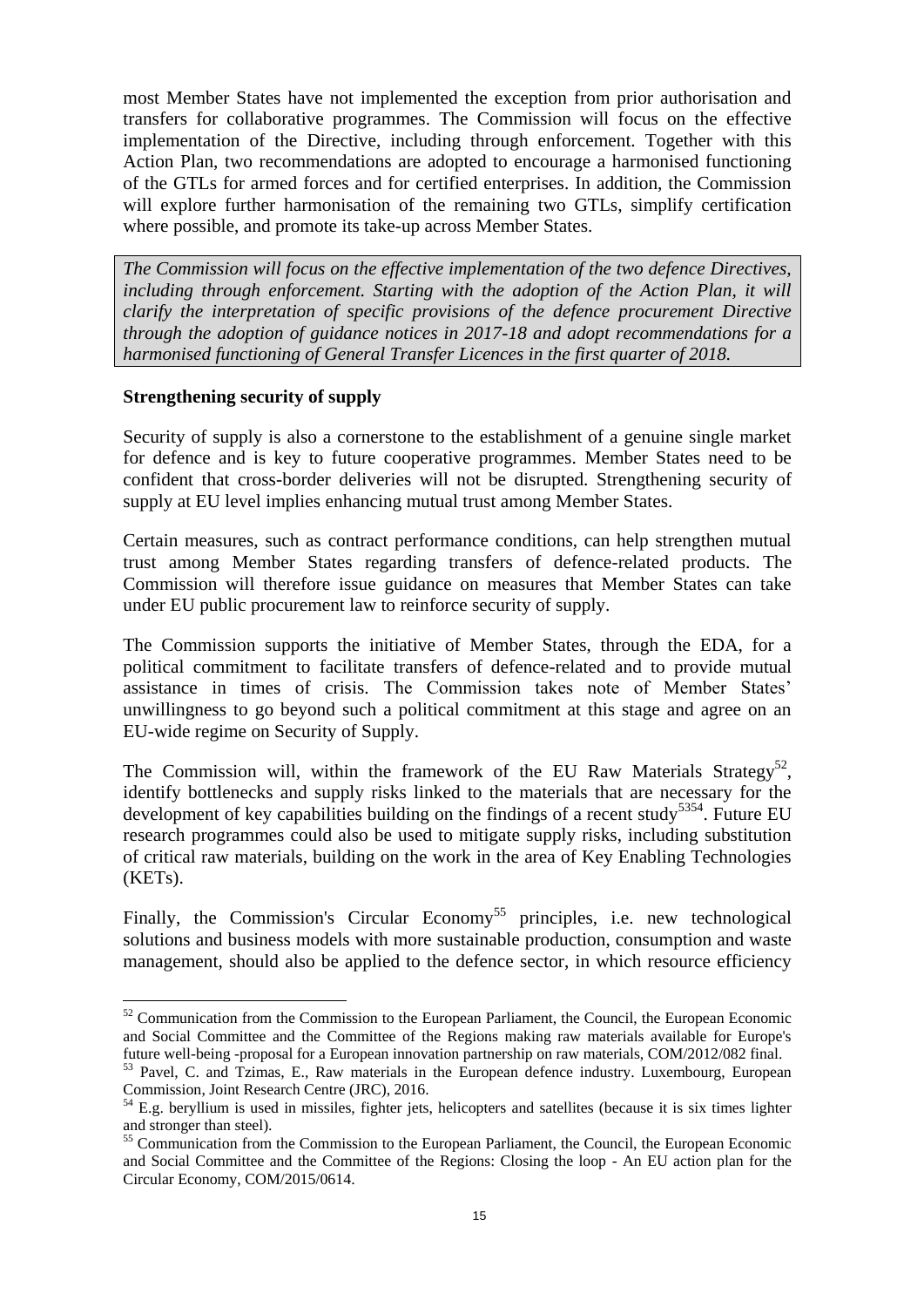and security of supplies are increasingly important. In addition, there are potentially major savings through greater use of energy efficiency measures and of renewable energy in the EU armed forces, which are major consumer of energy.

#### **Improve cross-border market access for SMEs in the defence sector**

Fostering cross-border market access, and the opening of supply chains, is crucial for an efficient and effective European Defence Equipment Market, while ensuring respect of contractor's commercial freedom. In particular, as regards sub-suppliers, which are often SMEs, there is a need to ensure a fair chance to access defence supply chains, regardless of their location within the Single Market.

There are no "miracle solutions" to this complex issue, but gradual progress is needed. Based on the report of the *ad hoc* expert group with Member States and the industry<sup>56</sup>, the Commission will make recommendations to encourage procurement authorities to facilitate cross-border and SMEs participation in defence procurement procedures<sup>57</sup> and prime contractors to give opportunities to sub-suppliers and SMEs from all Member States to access their supply chains<sup>58</sup>. The Commission's recommendations should be complemented by voluntary instruments, signed by relevant parties, including prime contractors and business associations.

*The Commission will adopt recommendations, by the end of 2017, encouraging procurement authorities to facilitate cross-border and SME participation in defence procurement procedures and facilitate their access to defence supply chains.*

## **Standardisation and conformity assessment**

 $\overline{a}$ 

Certification and standardisation are critical enablers for cooperation as they reinforce interoperability and lead to cost savings. The EDA already supports Member States to develop a common approach to airworthiness certification through the European Military Airworthiness Requirements (EMARs) initiative.

The Commission has developed the concept of "hybrid standards" for dual-use<sup>59</sup> products to support security-related research. In implementing the Communication on cybersecurity<sup>60</sup>, the Commission, in cooperation with Member States and industry, is developing a European certification framework<sup>61</sup> and explores a voluntary labelling

<sup>&</sup>lt;sup>56</sup> European Commission Advisory group on cross-border access for SMEs to defence and security contracts, Final report and recommendations.

 $57$  E.g. providing early information about long-term plans and priorities, using pre-procurement advertising, designing public procurement procedures to facilitate cross-border and SMEs participation.

<sup>&</sup>lt;sup>58</sup> E.g. transparent strategic long-term plans, pre-procurement and subcontracting advertising, EU-wide market searches and scouting to identify potential suppliers across different Member States, being transparent about the cross-border elements of their supply chains.

<sup>&</sup>lt;sup>59</sup> Security Industrial Policy - Action Plan for an innovative and competitive Security Industry COM(2012) 417, July 2012.

<sup>&</sup>lt;sup>60</sup> Communication from the Commission to the European Parliament, the Council, the European Economic and Social Committee and the Committee of the Regions: Strengthening Europe's Cyber Resilience System and Fostering a Competitive and Innovative Cybersecurity, 5.7.2016, COM(2016)410 final.

 $<sup>61</sup>$  In line with the Joint Communication to the European Parliament, the Council, the European Economic</sup> [and Social Committee and the Committee of the Regions: Cybersecurity Strategy of the European Union:](http://www.eeas.europa.eu/policies/eu-cyber-security/cybsec_comm_en.pdf)  [An Open, Safe and Secure Cyberspace,](http://www.eeas.europa.eu/policies/eu-cyber-security/cybsec_comm_en.pdf) 7.2.2013, JOIN(2013)1.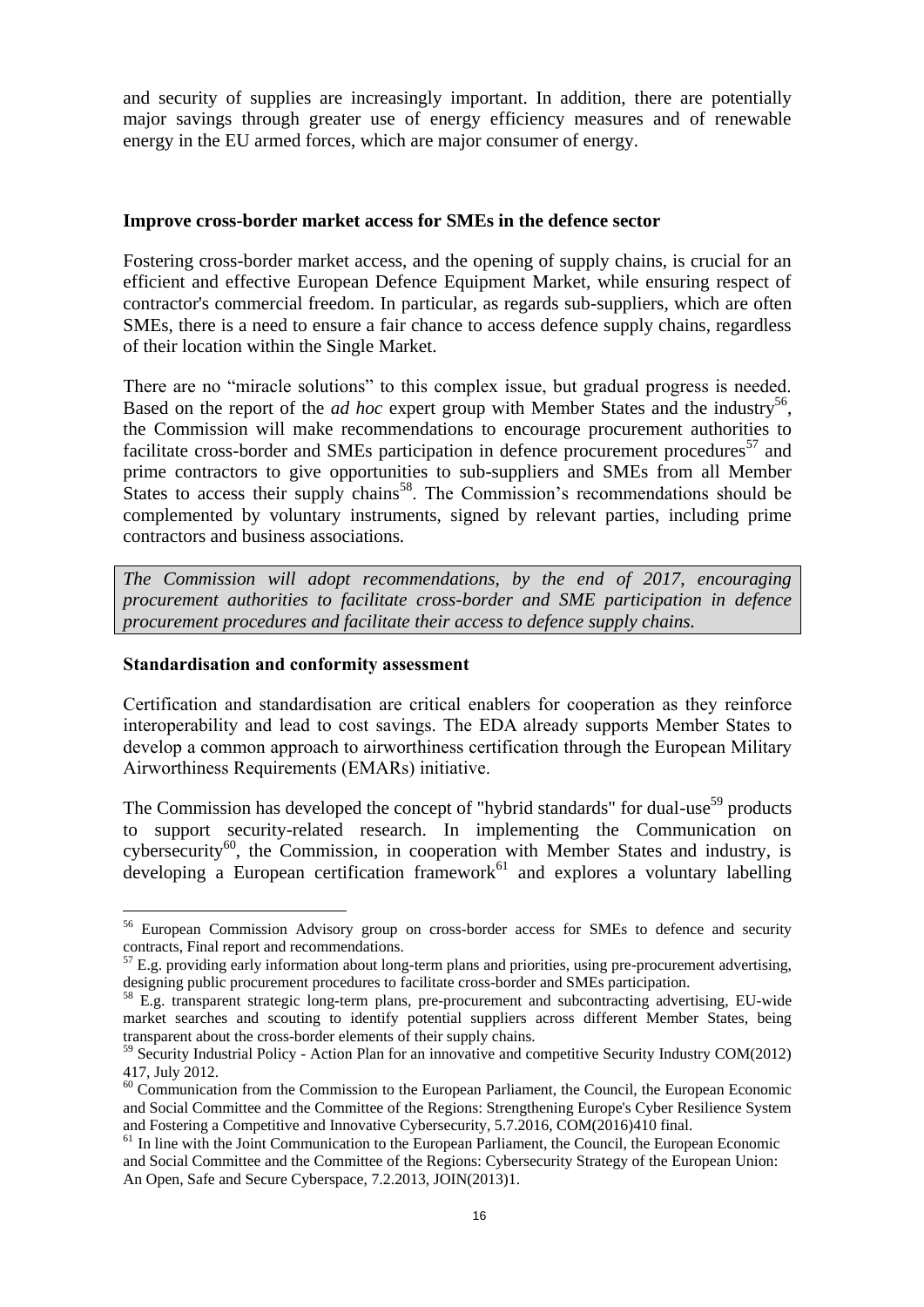framework for the security of ICT products. In view of the synergies between the civil and military sectors, the defence sector could benefit from these developments.

A new mechanism to monitor and initiate the development of defence and hybrid standards was agreed between the Commission, EDA and Member States<sup>62</sup>. One option being explored is the possible development of European standards through the processes established by the European Standardisation Organisations<sup>63</sup>.

*The Commission, within its competences, will consider supporting the development of standards that Member States have identified as necessary for co-operative projects in priority areas.* 

# **5. Maximising civil/military synergies across EU policies**

There is also a need to increase the coherence and synergies between defence issues and other relevant Union policies and sectors, thereby fully exploiting the EU's added value.

In line with the European Space Strategy, investing in space capabilities will enable Europe's access to space and safe use<sup>64</sup>, ensuring its freedom of action and autonomy. The Commission is committed to contribute to ensuring the protection and resilience of critical European civil and military space infrastructure, enhancing the existing EU space surveillance and tracking  $(SST)$  support framework<sup>65</sup>.

As underlined by the Space Strategy, space services can also strengthen the EU's and Member States' capacity to tackle growing security challenges. The Commission will seek to maximise synergies and complementarity with relevant activities of the EU Satellite Centre in the area of space security and defence.

Under the currently evolving threat environment, the mismatch between governmental satellite communications (SATCOM) user needs, and timely and appropriate solutions, increasingly creates risks to key mission security operations and infrastructures of the Union and its Member States.

*The Commission, in cooperation with the High Representative, EDA and the European Space Agency, is preparing an initiative to ensure reliable, secured and cost-effective satellite communications services for EU and national authorities managing security critical missions and infrastructures by the end of 2017.*

To improve the EU's ability to respond to evolving security challenges related to border controls and maritime surveillance, the Commission will expand Copernicus<sup>66</sup> capabilities taking into account new technological developments in the sector, the need to

 $62$  <https://www.eda.europa.eu/what-we-do/activities/activities-search/materiel-standardisation>

<sup>&</sup>lt;sup>63</sup> Regulation (EU) No 1025/2012 of the European Parliament and of the Council of 25 October 2012 on European standardisation (OJ L 316, 14.11.2012, p. 1).

<sup>&</sup>lt;sup>64</sup> COM(2016) 705 - Communication from the Commission to the European Parliament, the Council, the European Economic and Social Committee and the Committee of the Regions.

 $65$  Decision No 541/2014/EU of the European Parliament and of the Council of 16 April 2014 establishing a Framework for Space Surveillance and Tracking Support, OJ L 158, 27.5.2014, p. 227.

<sup>66</sup> Regulation (EU) No 377/2014 of the European Parliament and of the Council of 3 April 2014 establishing the Copernicus Programme, OJ L 122, 24.4.2014, p. 44.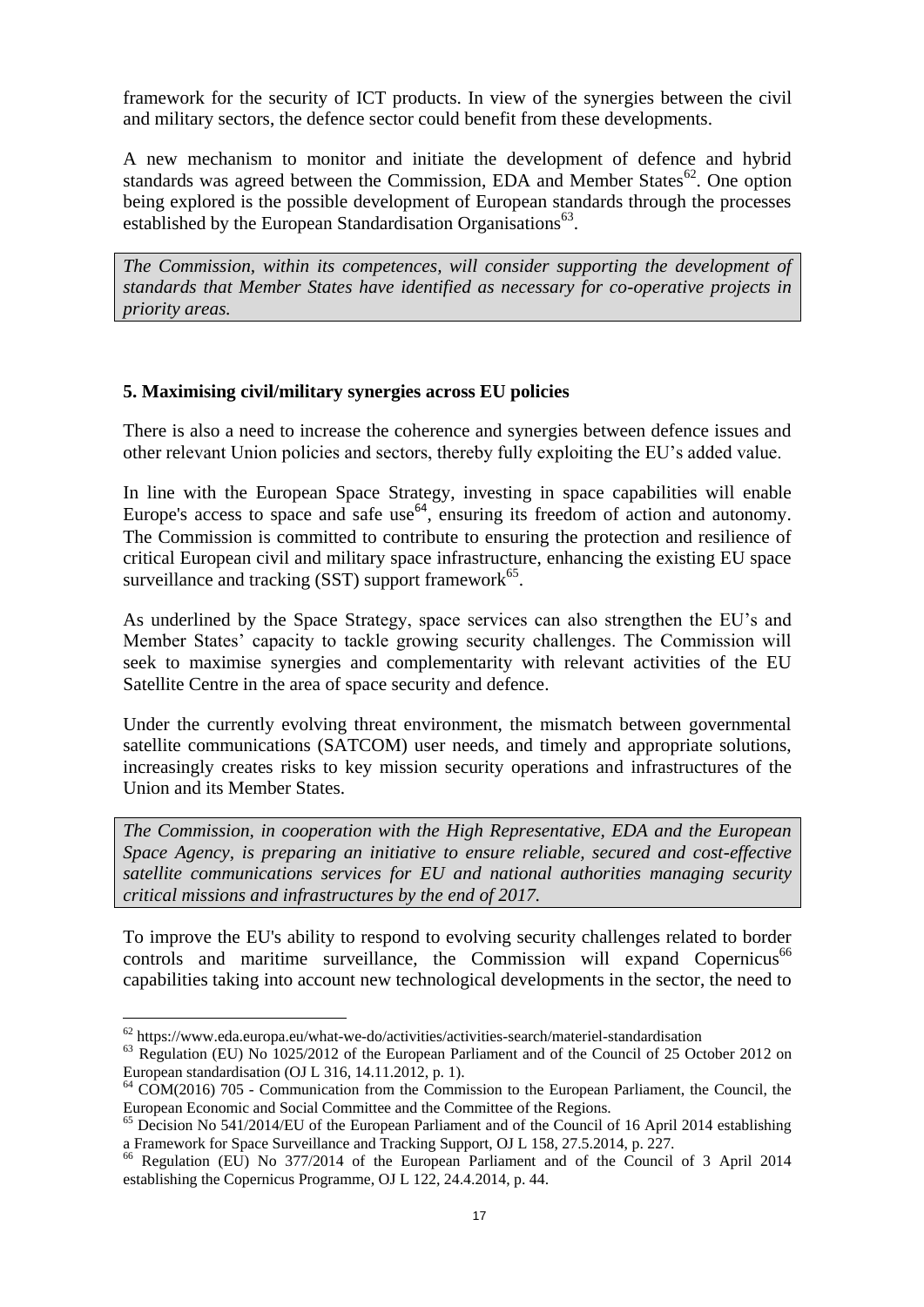ensure adequate level of security of the infrastructure and services, the availability of different data sources and the long-term capacity of the private sector to deliver appropriate solutions.

*The Commission shall explore how Copernicus could cover further security needs, including defence. It shall strengthen security requirements and will reinforce synergies with non-space observation capabilities in 2018.*

Considering the evolving importance of the cyber domain and its dual-use nature, synergies should be sought between cyber defence efforts and wider EU cyber security policies. The Joint Communication on a Cyber Security Strategy<sup>67</sup> sets out measures to enhance the cyber resilience of IT systems, reduce cybercrime and strengthen EU international cyber security policy and cyber defence. Cyber security training should be reinforced, taking into account the work of the European Cyber Crime Training and Education Group and other similar activities.

*The Commission will work in close cooperation with Member States, the High Representative and other relevant EU bodies to establish a cyber-training and education platform to address the current skills gap in cyber security and cyber defence by 2018.*

In the field of aviation, although Single European Sky $^{68}$  (SES) and Single European Sky Air Traffic Management Research (SESAR)<sup>69</sup> are focused on civil aviation's objectives, military aviation's needs should be taken into consideration to avoid adverse impacts on the defence sector. The use of RPAS (drones) for security purposes requires their effective integration into the aviation system based on, amongst other things, a coordinated civil-military effort, including of R&D programmes. In this respect, the civil/military coordination mechanism between the EDA, the European Aviation Safety Agency and the SESAR Joint Undertaking should help to better exploit the results of military research activities in the context of the SESAR 2020 programme and the associated safety rules and standards.

In line with the objectives of the EU Maritime Security Strategy<sup>70</sup>, dual use capability solutions can ensure that both military and civilian authorities could benefit from relevant technologies, products and services. Such solutions developed by the defence industry could be effective in addressing security-related fields, such as maritime surveillance, risk management and protection of critical infrastructures.

*By 2018, the Commission will, in cooperation with the High Representative, EDA and Member States, develop specific actions to support a co-ordinated civil military maritime security research agenda and interoperable maritime surveillance capabilities.*

 $67$  Joint Communication to the European Parliament and the Council, the European Economic and Social Committee and the Committee of the Regions, Cybersecurity Strategy of the European Union: an Open, Safe and Secure Cyberspace, 7.2.2013, JOIN(2013) 1 final.

<sup>&</sup>lt;sup>68</sup> Regulation (EC) No 549/2004 of the European Parliament and of the Council of 10 March 2004 laying down the framework for the creation of the single European sky, OJ L 96, 31.3.2004, p. 1.

 $69$  Council Regulation (EU) No 721/2014 of 16 June 2014 amending Regulation (EC) No 219/2007 on the establishment of a Joint Undertaking to develop the new generation European air traffic management system (SESAR) as regards the extension of the Joint Undertaking until 2024, OJ L 192, 1.7.2014, p. 1.<br><sup>70</sup> Joint Communication:

Joint Communication to the European Parliament and the Council For an open and secure global maritime domain: elements for a European Union maritime security strategy, 6.3.2014 JOIN/2014/09.